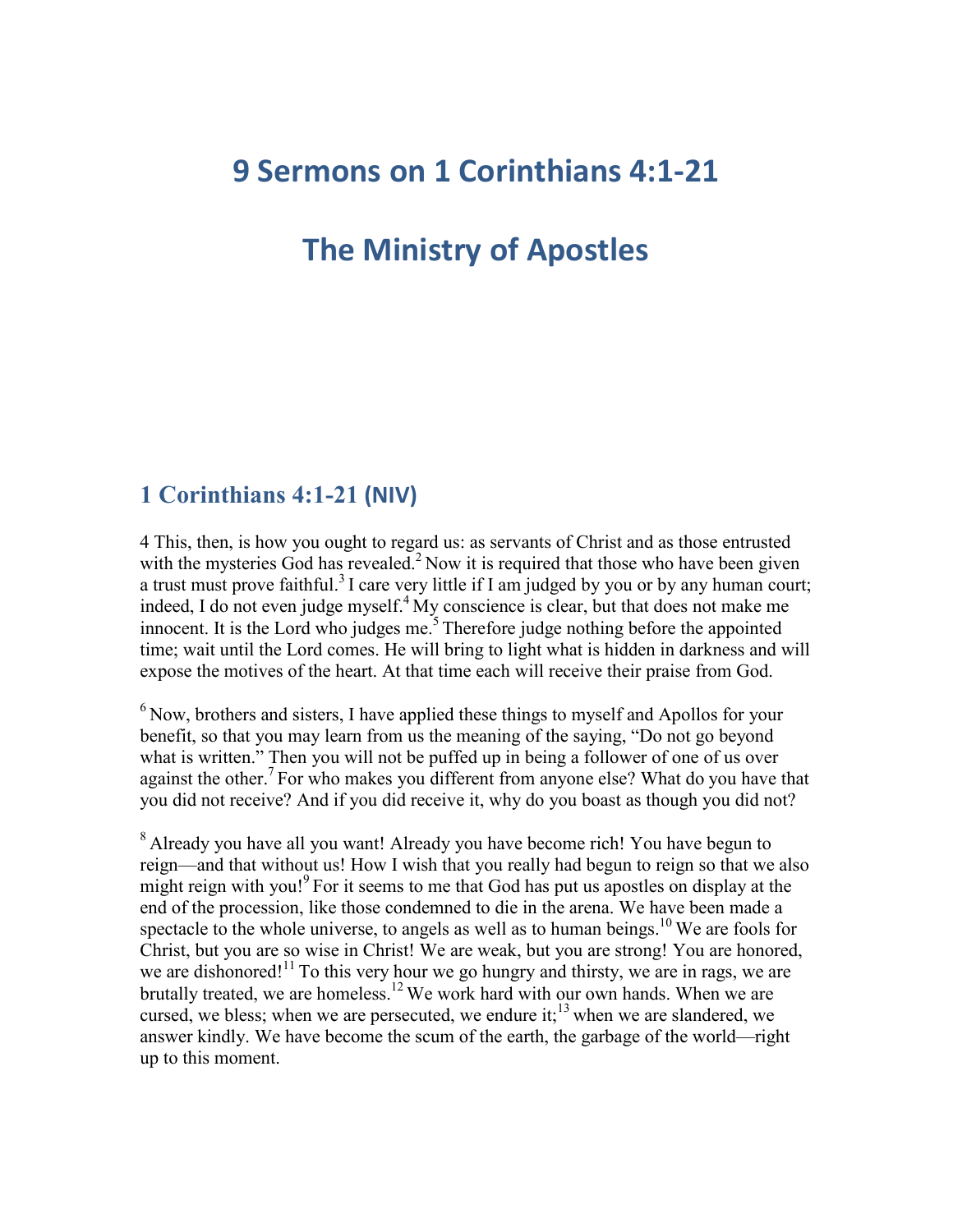$14$  I am writing this not to shame you but to warn you as my dear children.<sup>15</sup> Even if you had ten thousand guardians in Christ, you do not have many fathers, for in Christ Jesus I became your father through the gospel.<sup>16</sup> Therefore I urge you to imitate me.<sup>17</sup> For this reason I have sent to you Timothy, my son whom I love, who is faithful in the Lord. He will remind you of my way of life in Christ Jesus, which agrees with what I teach everywhere in every church.

 $18$  Some of you have become arrogant, as if I were not coming to you.<sup>19</sup> But I will come to you very soon, if the Lord is willing, and then I will find out not only how these arrogant people are talking, but what power they have.<sup>20</sup> For the kingdom of God is not a matter of talk but of power.<sup>21</sup> What do you prefer? Shall I come to you with a rod of discipline, or shall I come in love and with a gentle spirit?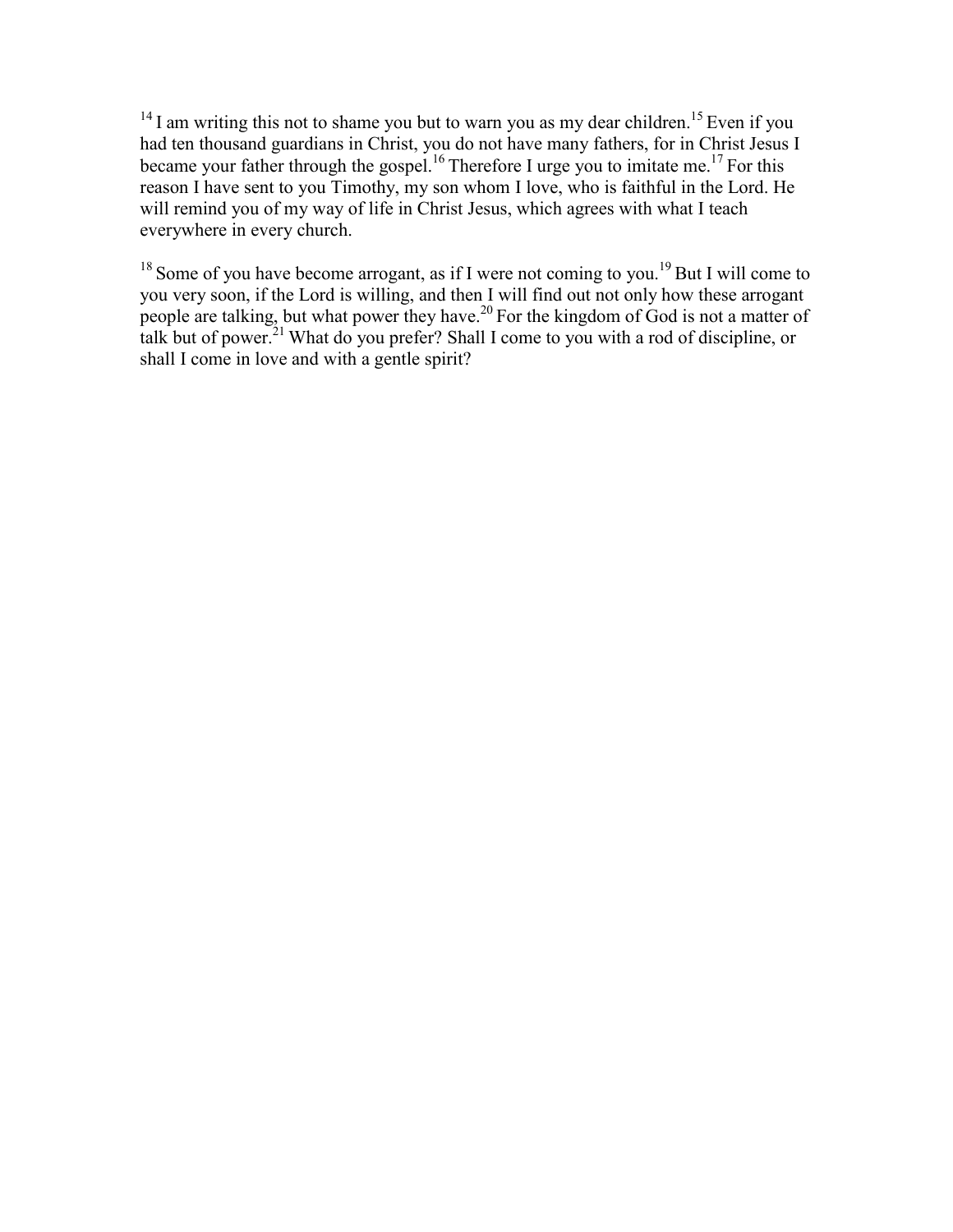## **Contents**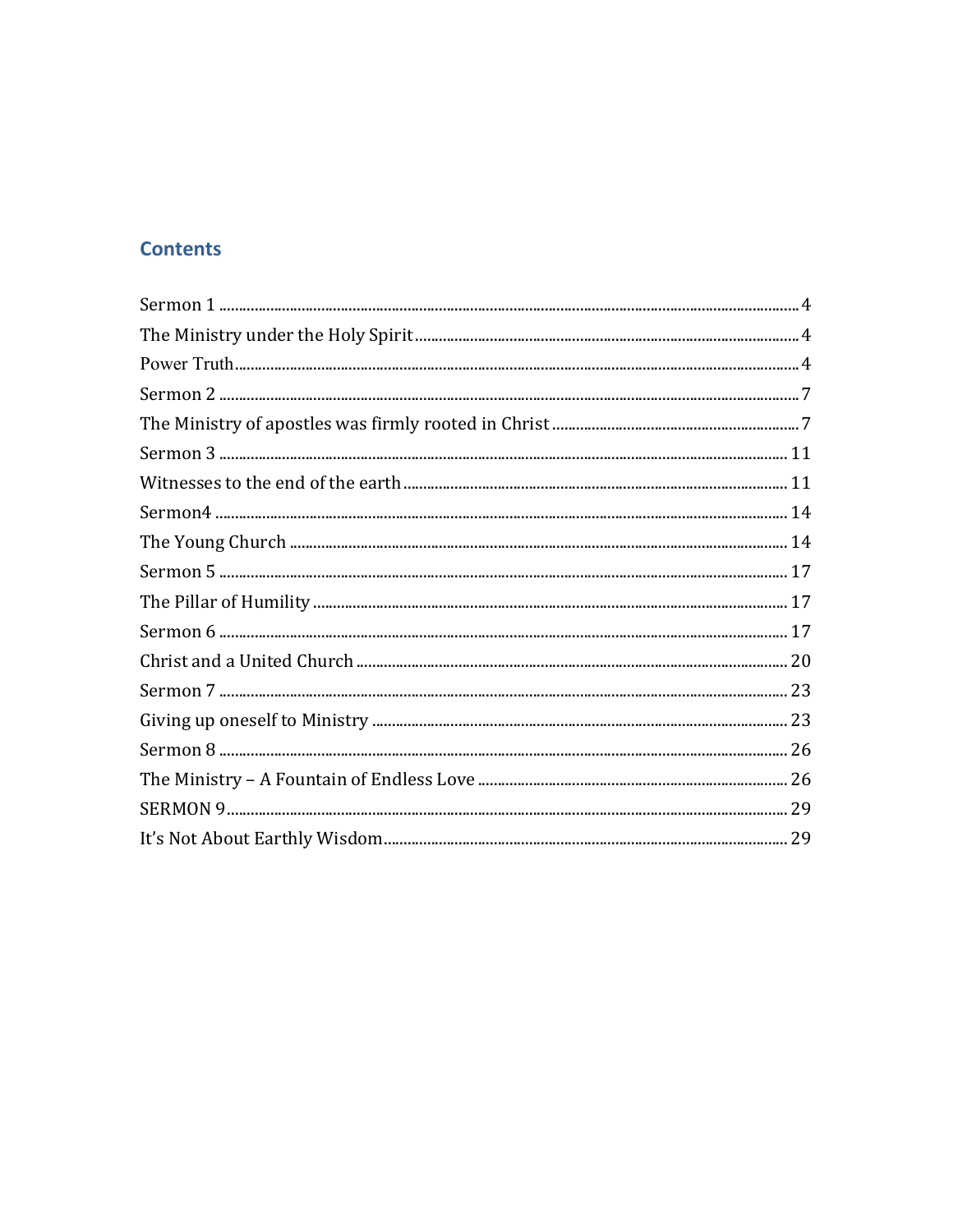# **The Ministry under the Holy Spirit**



#### 1. Quote

# It is one of the ironies of the ministry that the very man who works in God's name is often hardest put to find time for God. The parents of Jesus lost Him at church, and they were not the last ones to lose Him there.

# Vance Havner

#### **Power Truth**

Built upon the foundation of the apostles and prophets, with Christ Jesus himself as the cornerstone.

Ephesians 2:20 NRSV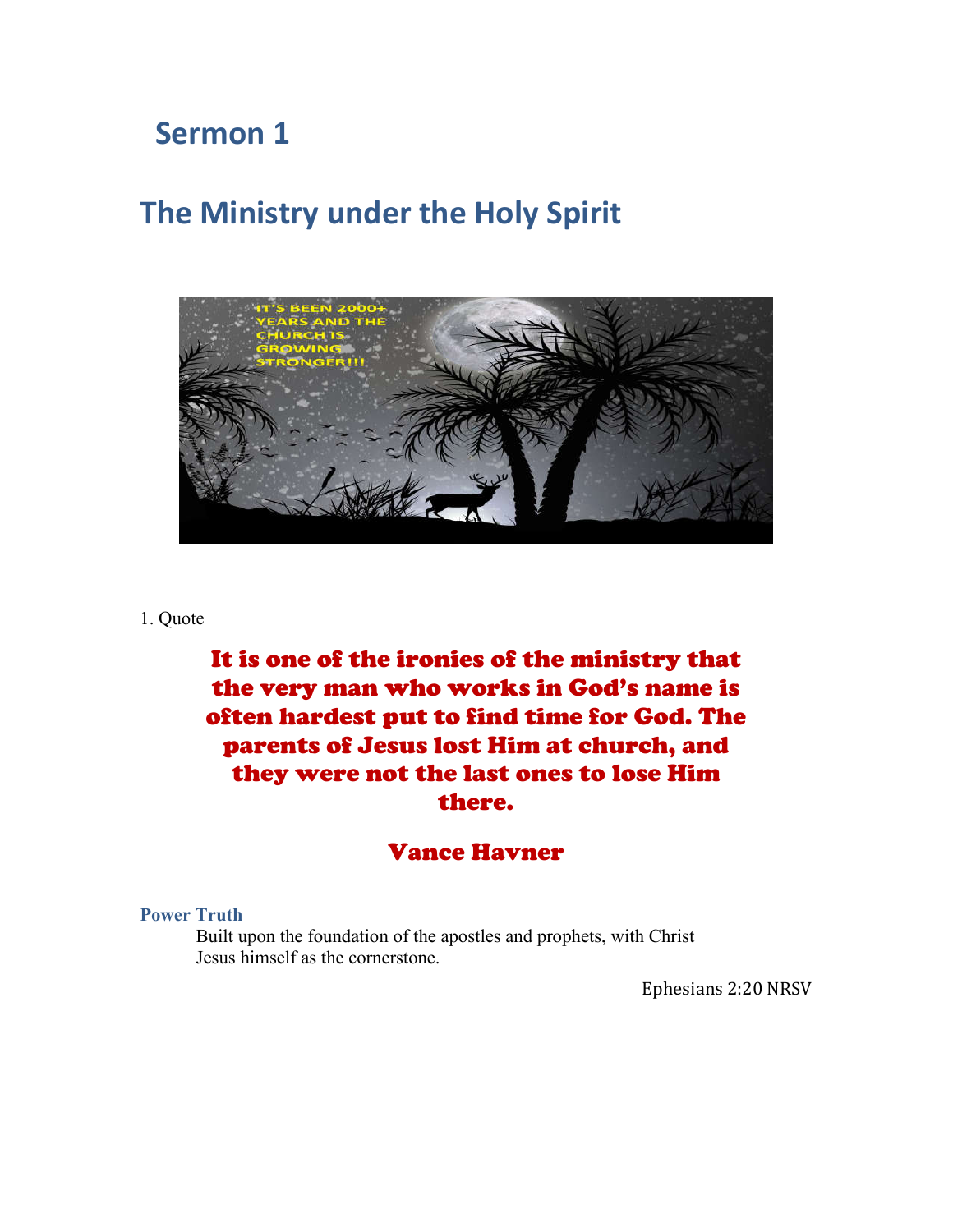### **Trouble in the Text**

When Christ's mission ended, he went up in heaven and the Holy Spirit took over the young Church under his guidance. The original-ministry of Christ thrived through many challenges including the plan to conceal the resurrection of Christ, but it did not succeed. Christ appeared several times. That was at Emmaus and also at Jerusalem where the twelve were gathered. In a coinciding turn of events, his appearance<sup>1</sup> at Jerusalem was to the twelve disciples. Christ commissioned them and handed them over to the Holy Spirit. Most of what the apostles attained, they were under the auspices of the Holy Spirit.

### **Trouble in the World**

The church after Christ thrived under the interventions of the Holy Spirit surviving over the past two millenniums. The fire of the New Testament has been burning since Christ left while the Holy Spirit increased the intensity of evangelization to all nations. The Acts of the apostles documents the powers and miracles of the Holy Spirit. The apostles wrote the epistles to the early churches and bore witness to the wonders of the Holy Spirit. Of particular interest to Paul was the Church in Corinth. Paul kept in touch with the challenges and wrote back the remedial epistles.

### **Grace in the Word**

Every Christian has to support their church ministry in all means they can. That'll ensure that evangelization keeps on. Beyond material support to the ministry leadership, put them in your prayers. Respect the direction of your church and be under their counsel. In his epistle to the Hebrews<sup>2</sup> about this, Paul requested obedience and submission to the ministry leadership. They have a role to watch over the souls of the believers under them. Paul too asked the subjects to serve at the ministry with joy.

The ministry of apostles was for the chosen ones whom God promised to protect.<sup>3</sup> The grace of divine protection allowed them to face extraordinary situations. Those situations were hard for both at personal and church level. As a pioneer carrier of good news, it was not easy. Flogging and imprisonment are part of the challenges that Paul and Silas<sup>4</sup>did experience. Many people also had to turn them away. At most times, they found themselves face to face with the Roman authorities.

The mention of freedom and religion then was not anybody's affair. Remember that the Roman Empire had its own belief of the Roman gods. How easy would it be for the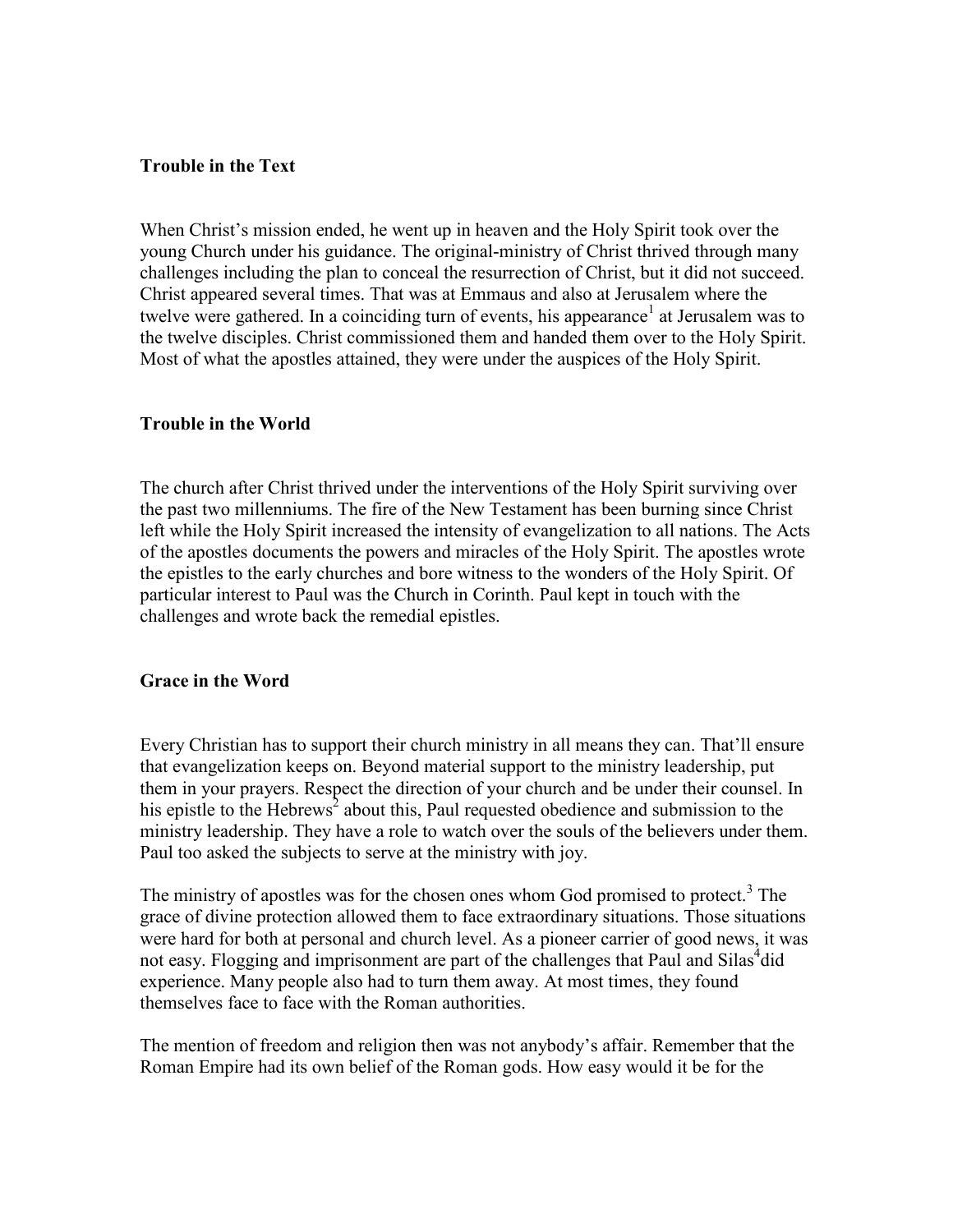apostles to preach contrary to the supremacy set forth by Rome? More critical still, the religion aspect had significant economic implications.<sup>5</sup>

## **Grace in the World**

The Church continues to carry out the work of Christ. Christ is not physically present with us, but we commune with him always. All his teachings and ways are followed in the church under the eyes of the church leadership. It is a responsibility of the church to strategically focus on the mission of Christ even in the challenging and changing landscape. It all started with Jesus himself and in the final end, he shall come for his second coming.

According to Matthew,<sup>6</sup> each of the disciples had a profession before following Christ's call. In our church, we also fall in the same scenarios. Each of us has a duty to fulfil. Listening to and following Christ is just are enrichment of our daily duties. The functions of the church for all, leaders and follower included, are all in line with the ultimate call to love God and others. By expressing our love for others, we take up the duty to spread the good word to others who may not have the good news. Better still, helping others to get saved by assisting them transform from sin to the new and great ways of Christ.

We all have to transform. Of the twelve disciples came Paul who was able to rise from sin to salvation. He's the very author of the epistle to the Church in Corinth. Paul was a persecutor of Christians. His transformation presents itself as a great gift to the church of Christ, with his epistles and teachings remaining relevant to this day. All that is done in the church is a perpetuation of the teaching and ideals set by Jesus himself. That's what we should all aspire to attain individually as followers of Jesus. Our actions should be a source of inspiration through Christ and the Holy Spirit.

Although the early Church had its foundations weakening through internal conflict, Paul's immense contributions gave proposed solutions for more unity. What we learn from that is to be preachers of peace, getting people together in churches for the sake of Christ. That's for us all, leaders and followers.

### **What Now**

1. How did Paul (Saul) weaken the early church?

2. Is it true that fishing was the occupation of the majority of the twelve disciples of Christ?

3. Why did authorities send Paul and Silas to prison?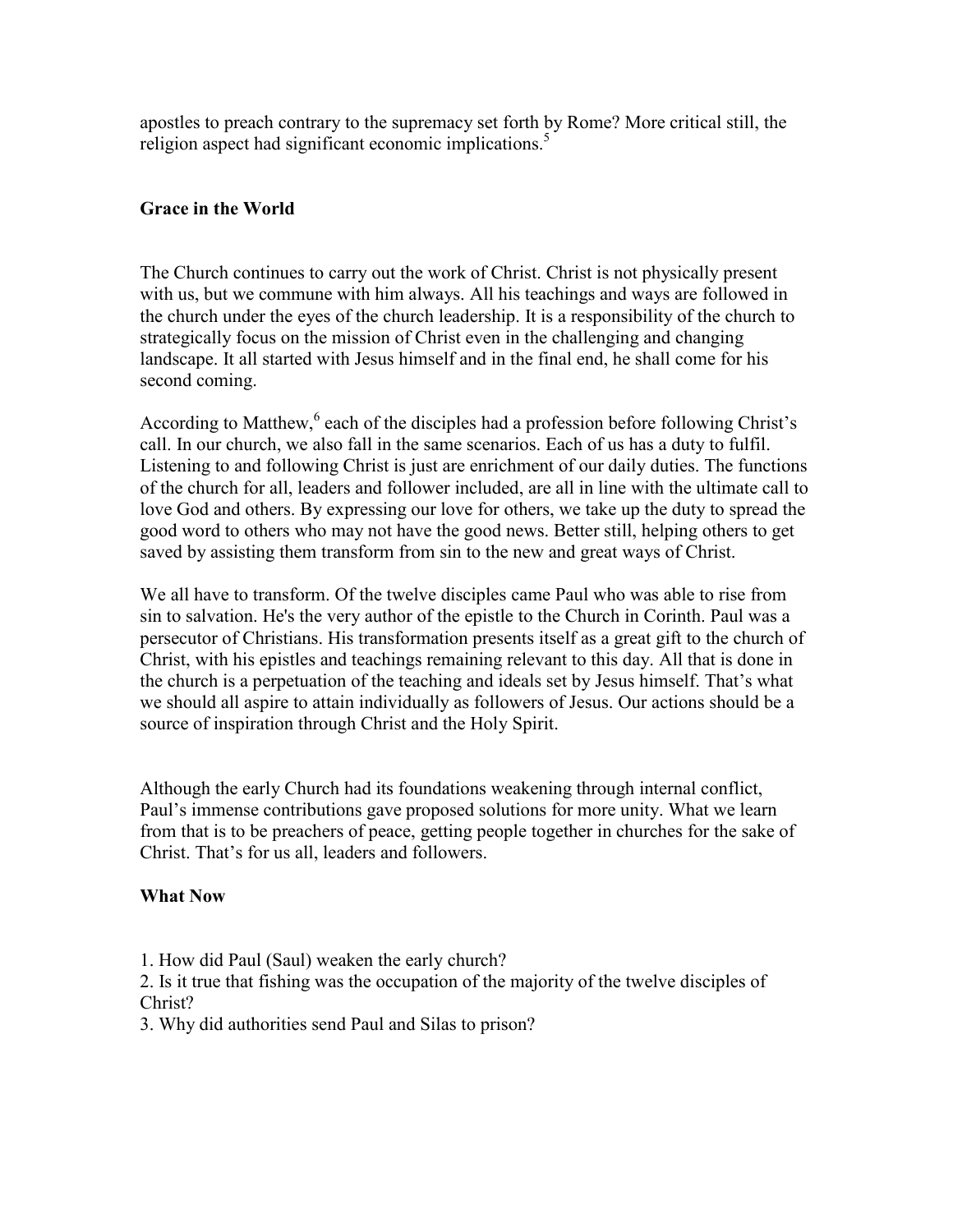# **The Ministry of Apostles was firmly rooted in Christ**



2. Quote

# The Christian ministry is the worst of all trades, but the best of all professions.

# John Newton

#### **Power Truth**

When they had entered the city, they went to the room upstairs where they were staying, Peter, and John, and James, and Andrew, Philip and Thomas, Bartholomew and Matthew, James son of Alphaeus, and Simon the Zealot, and Judas son of James.

Acts 1:13 NRSV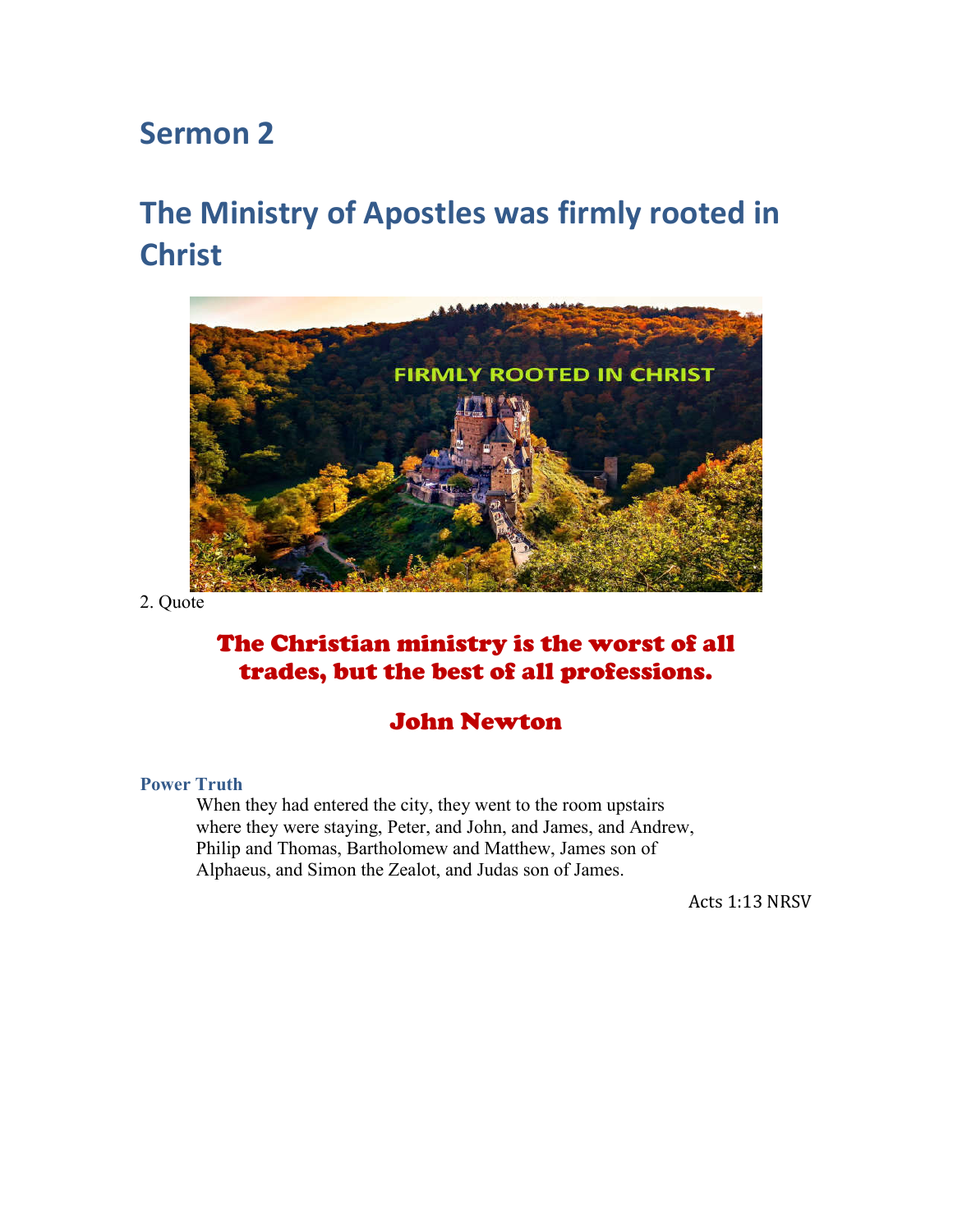### **Trouble in the Text**

The ministry of apostles was a call to valuable service for the sake of Christ, our Redeemer. 2 Timothy<sup>7</sup> highlights the qualities of the apostle. They must not be full of quarrels. They must exercise kindness, patience, and they should be able to teach others. Christ too had these qualities. The high intellectual abilities made them reach out to the faithful in the early Church. The patience was critical since the word was still new. The access to pen, paper, and technology didn't exist in the first century of the Church. The apostles preached by giving examples those believers could comprehend at those times.

### **Trouble in the World**

The revelations of Christ after resurrection did mark a new era of the Church under the Holy Spirit. Matthew<sup>8</sup> triggered the preaching mandate. The Holy Spirit came in to fill the presence gap more sufficiently. The physical presence of Christ could not reach out to several places at a time. The presence of the Holy Spirit was everywhere; the apostles invoked his presence when miraculous happenings took place during their missions. The call was to perpetuate the good news in every intricate act of the believers. In all our shortcomings, we are reminded of the presence of God which is for the benefit of us all.<sup>9</sup>

### **Grace in the Word**

The Apostles under the Holy Spirit became the ultimate vessels for the fulfillment of the gospel's promises. Under the ordinary circumstances, human beings fear many things. The fears are deaths, hunger, imprisonment, stirring the authorities. The Holy Spirit took over after Christ commissioned the apostles. The happenings during Pentecost were an international affair. It is the light whose shining is to illuminate all nations by the Words of the Gospel through Christ's teachings.<sup>10</sup>

The resurrection of Christ itself sets out the completion of the New Testament.<sup>11</sup> Not even death could destroy life. Christ died, but after three days among the dead, he is now alive as prophesied. It's the pivot of the faith as spread out by the ministry of apostles. Two millenniums down the path of time, it still is. Life is powerful than death, in Jesus.

Paul, through his wisdom through the Holy Spirit, exalts servant-ship. In Christ, we become His brothers and sisters by serving Him. The achievements of Paul himself in the early church were pure exaltation. Paul rose from the sin of persecutions to a fearless proclaimer of Christ. First Corinthians<sup>12</sup> redefines the power behind service in apostleship. Through humility, the subjects may question intuitively. Over time they will discover the immense teaching of the servant, even though they may be seniors.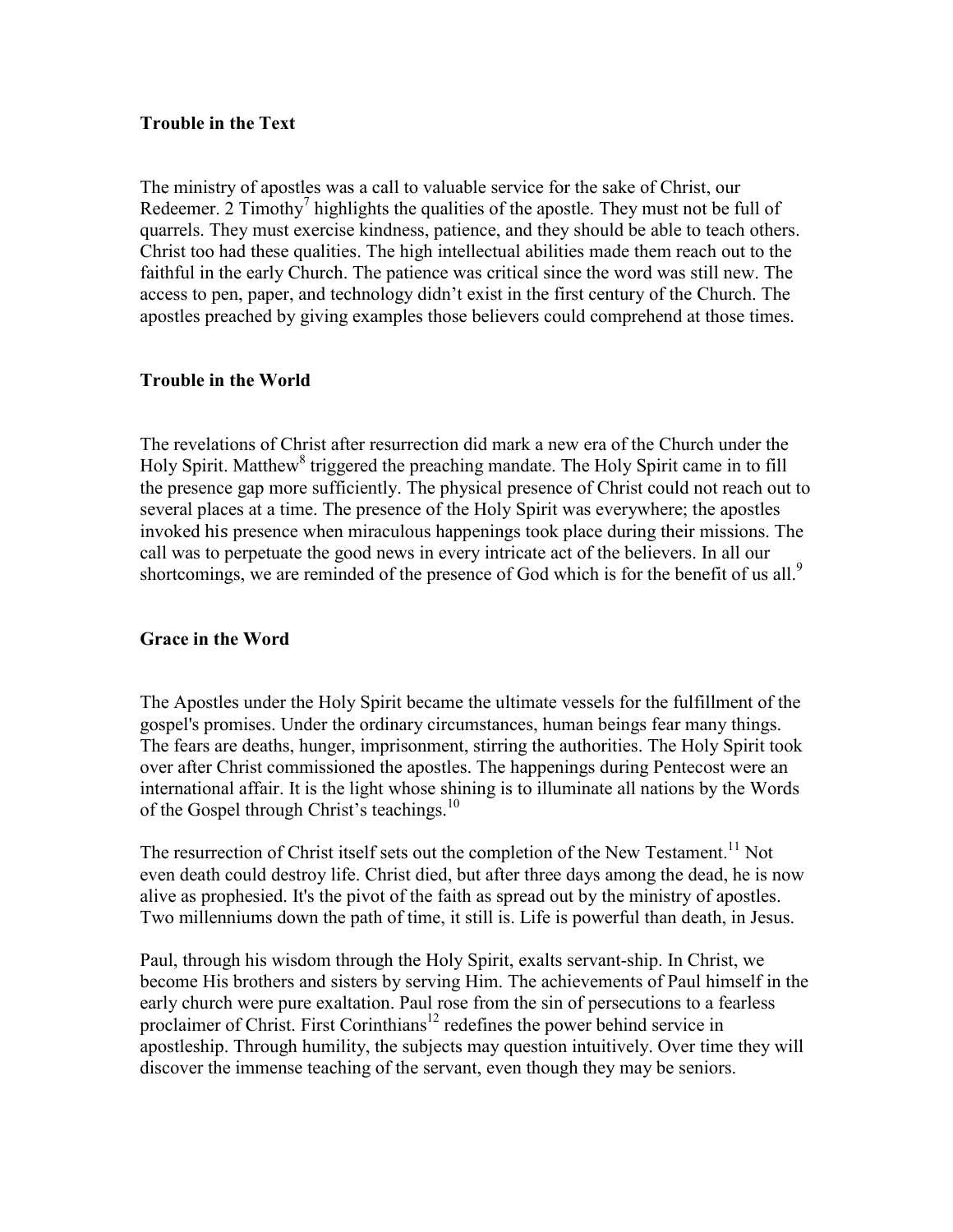Service to Christ isn't for fame. The truth consumes a soul, and it will radiate nothing other than the glory of Christ. The anointing of Paul and his work outshines his evil past. He is a living witness of Christ through the ministry of apostles.

#### **Grace in the World**

Christ's mission through the church is light that has never been extinguished. Through miraculous ways, the disciples of Christ survived numerous challenges to enable the church grow. The censorships tried to tarnish the evidence of Christ's resurrection and the wonderful works of the Holy Spirit. The truth of the Kingdom of God has lived under the auspice of the church. Christ remains alive through his promises. Through his ministers in our churches, we are reminded of that all days. Most government authorities remain hostile about the truth regarding the Messiah. Unfortunately, the seed of faith has perpetuated across time to date.

The church is the best suited body to handle the mission of Christ. The togetherness brings in hope and new energies to confront the challenges faced by faithful. The ministry of Christ remains the custodian of the truth. That truth is the confession of sins and commitment to receive baptism and follow Christ. At an individual level, we do not benefit from the immense blessings that an entire church can proclaim. There is power in the ministry that Christ established. There are blessings when we all confess and praise the Lord, at the church. From amongst the faithful, Jesus appoints few ones to be the clergy. Our role is to accept and request of the divine support to enable them to head the Church to the best of their abilities in Christ blessings.

The special ways of the ministry may not be documented. We bear individual and collective witness through the sharing. The knowledge that Christ ministers to us individually and collectively is also key in the perpetuation of the entire church.

The Holy Spirit has kept the ministry alive. When Paul was at the Church at Philippi,<sup>13</sup> he made it clear that the faithful were to shy away from the tough struggles. However, his assurance was that of sustained, sufficient, and wonderful graces to faithful followers of Christ. Therefore, living as a member of a church, whether member or clergy is a great task. Christ put it in better words, to take up ones cross and follow him. <sup>14</sup> That's the call Christ made to us to be servants so that we may be worthy of being his brothers and sisters in God's Kingdom.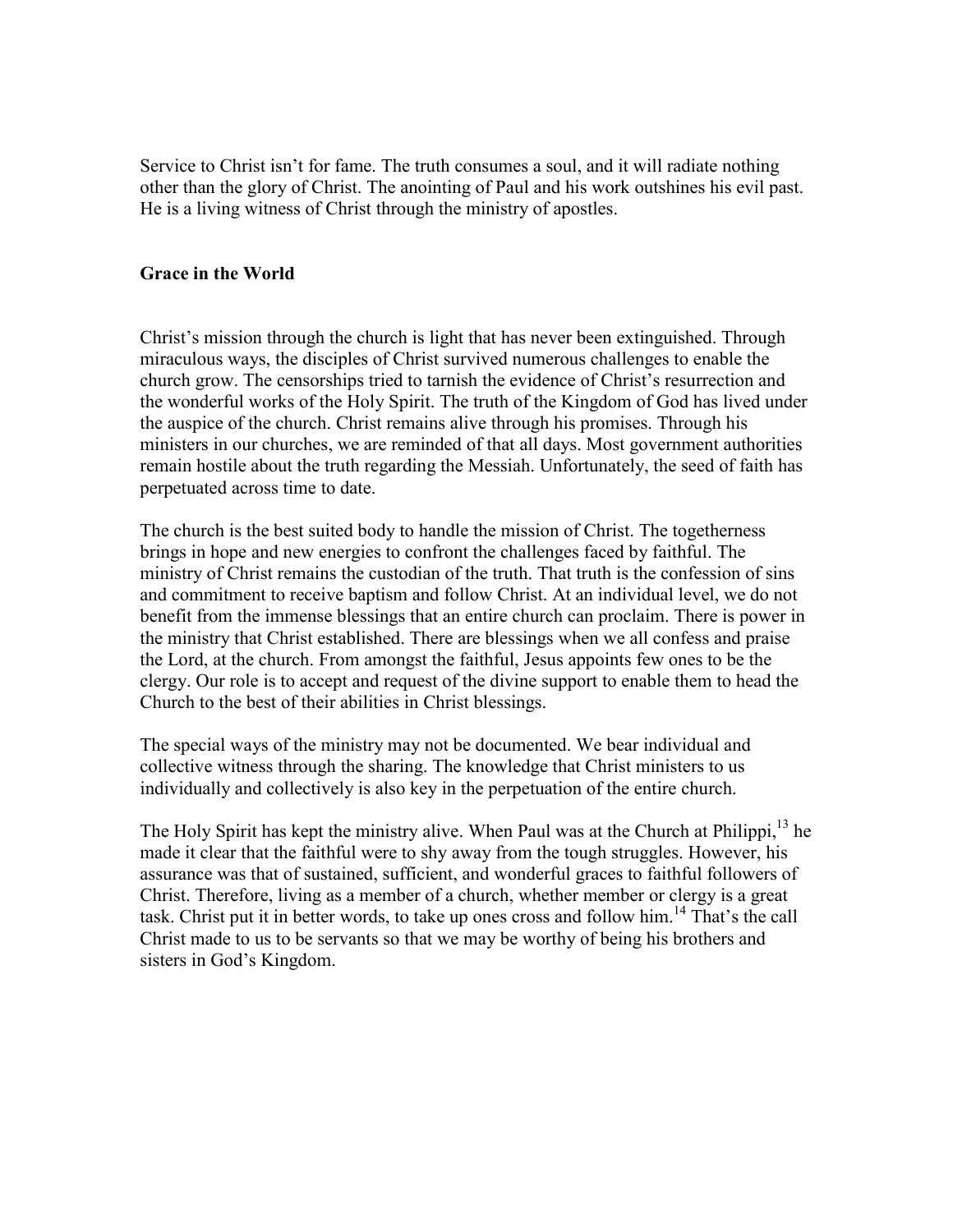## **What Now**

- 1. What are the minimums for one to follow Christ?
- 2. What does Pentecost mean?
- 3. What are some of the qualities of an apostle of Christ?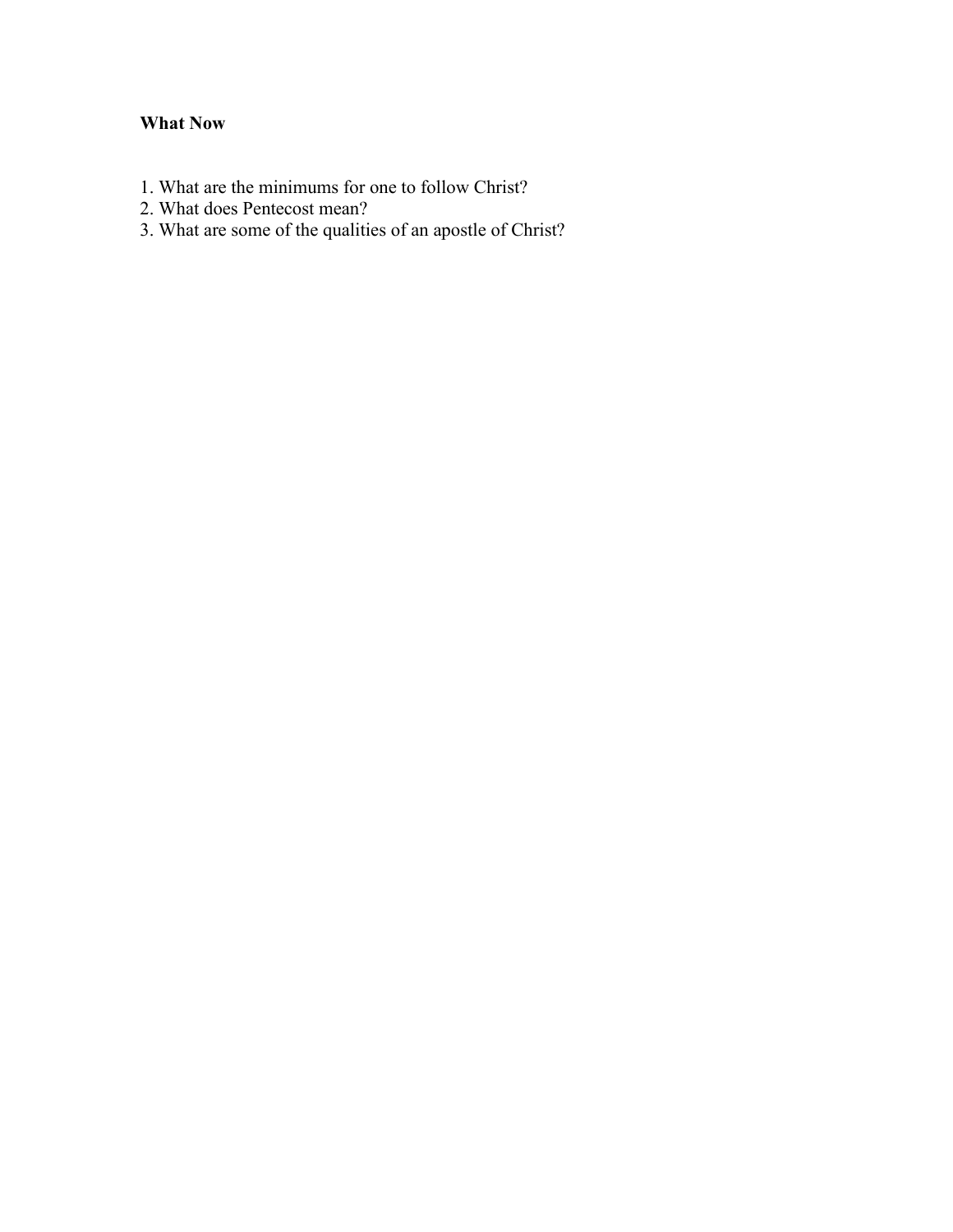# **Witnesses to the end of the earth**



3 Quote

# Some plague the people with too long sermons; for the faculty of listening is a tender thing, and soon becomes weary and satiated.

# Martin Luther

**Power Truth**

Am I not free? Am I not an apostle? Have I not seen Jesus our Lord? Are you not my work in the Lord?

1 Corinthians 9:1 NRSV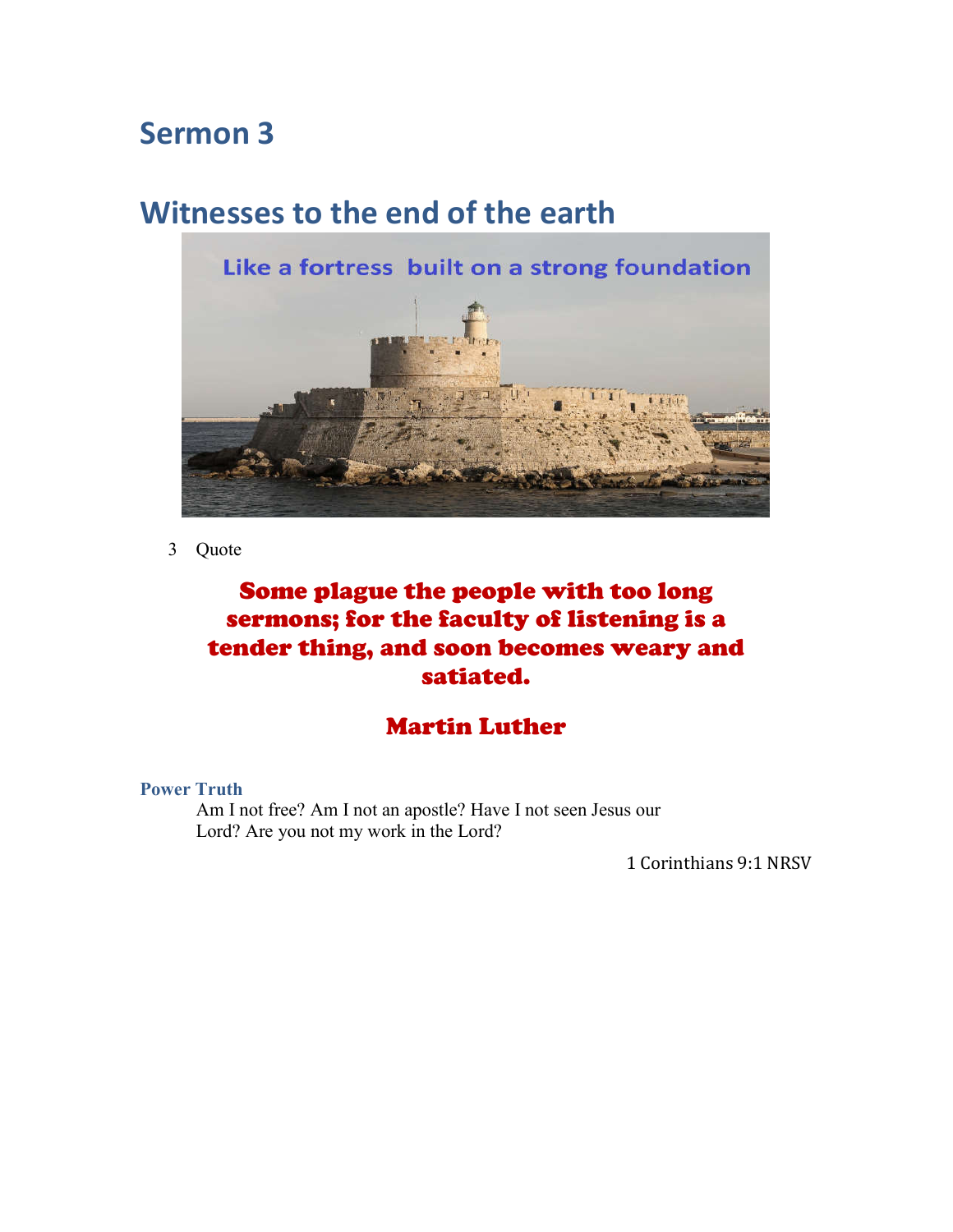### **Trouble in the Text**

Christ's earthly mission set the foundation for the church. Christ was not to be physically present with us. The Holy Spirit took charge of the young Church, that's why the ministry of apostles comes in as the pivot. In Acts,  $15$  God commands them to light up the world of the Gentiles and spread word to all nations of the earth. The Holy Spirit did this with the help of souls that knew God and His Kingdom. They are the witnesses to the mission beyond Jerusalem.

## **Trouble in the World**

The church requires our contributions. It requires our resources in forms of money, property, and more crucially, our time. All these are to support Christ's wish to spread the gospel. God hates deceit and greed.<sup>16</sup> He has graced our individual and communal lives with many gifts; our duty is to dedicate them for His glory. The book of Proverbs reminds us that all human desires are insatiable.<sup>17</sup> So, the question is what is enough for us? Since the human heart remains hard to please and satisfy, may the graces of the good Lord keep us filled within his providence.

### **Grace in the Word**

Love was the foundation of the ministry of apostles. The desire to let others know, feel, and live in Christ surpasses every other interest of the apostles. Christ's love for us led to him offering everything for us- his pride, esteem, and life. We are the witnesses to his love through salvation. Whoever loves others, loves God, and God too loves them.<sup>18</sup>Through love, we were made worthy of the kingdom of God.

1 John19 refers to love being fearless. It's the same love that's been overflowing in the apostles. They went to spread out God's word, and they've been facing the roughness of authorities. They are blind to the dangers they risk for themselves. Christ makes them perfect in their pursuits for his sake. Jesus built a foundation for the church and it has endured all these ages.

Paul, in his epistle to the Corinthians,<sup>20</sup> confirms that all promises of God are "Yes and Amen" for His glory. God is the ultimate power of creation. He has authority over every creature. <sup>21</sup> At His will, God makes Himself great vessels for His message from Jerusalem to all over the earth. God cleanses and reigns in the lives of His servants to perpetuate and edify His followers through the church for all these years.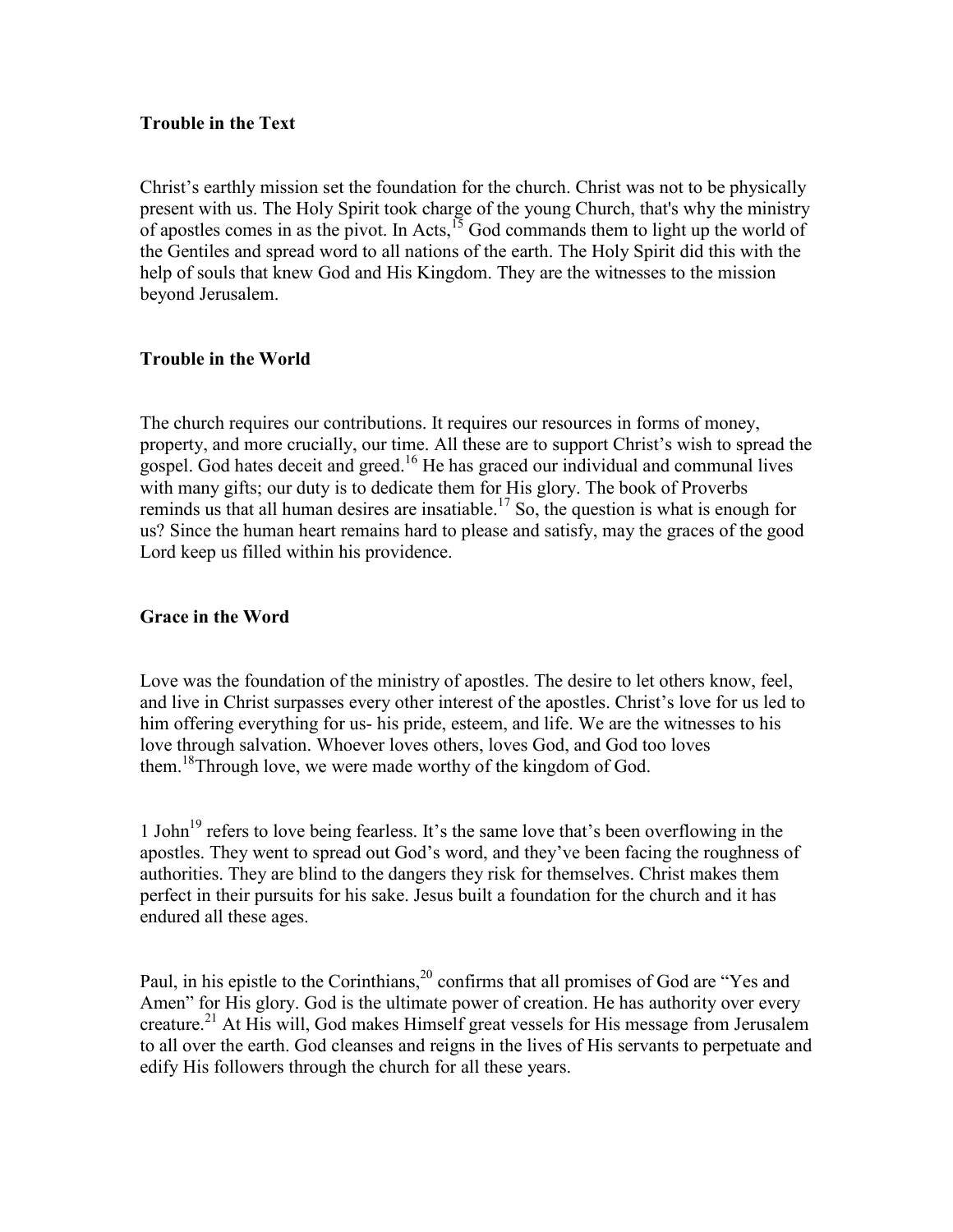#### **Grace in the World**

The ministry of apostles is the church itself. Communing together keeps as in touch with God and the Holy Spirit. Each of us has that duty at a personal level. When we get to church, we join others. That coming together is a blessing and an encouragement at the same time. Getting to a church brings us under the authority of a pastor, whose duty is to lead the congregation in harmony for Christ's sake.

The current church is not without challenges. We are all human and our weaknesses in body and soul do surface at times. Actually, this is hugely part of why we require to keep together as a church. The church remains a refuge to all of us who are sinners. Although we are baptized and have renounced sin, we fall into sin, even in unknown ways. It is a long journey being in Christ, but his graces flow into our lives all days.

The church keeps the vigil of Christ alive. We share and remind each other that our home is in heaven. But the earth on which we travel along is full of evil, which we must overcome. Every time we are on earth, we have to keep in mind that our home is in the Kingdom of God. So, we travel and keep our faith alive by keeping our church together.

#### **What Now**

- 1. How did the apostles face authorities?
- 2. Can God anoint a sinful person to serve Him?
- 3. Why is the Holy Spirit in charge of the church?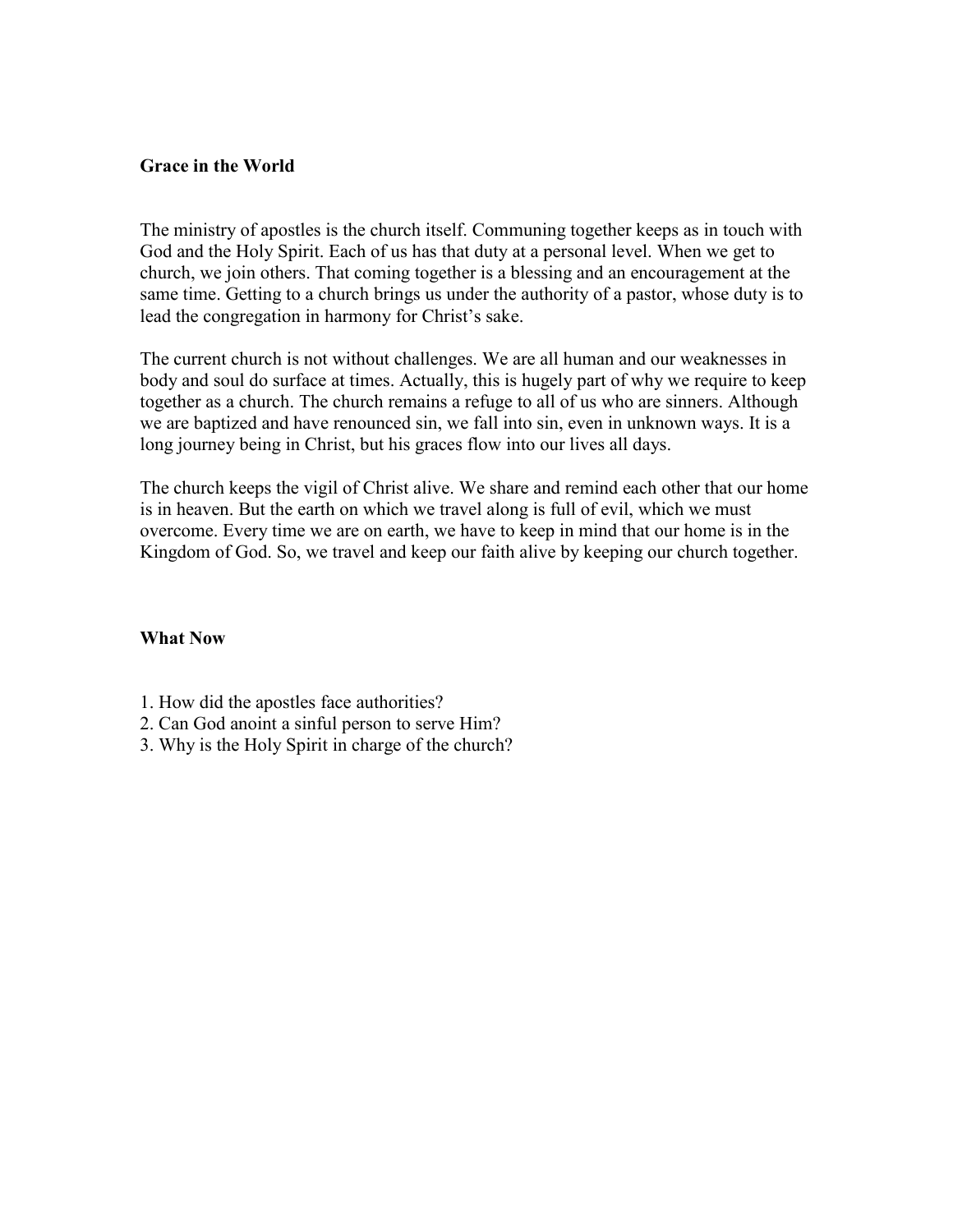# **The Young Church**

4. Quote

# I also pray for favor and His anointing on my life and ministry that I might have spiritual blessing when I minister to people. They're my principal prayers; I don't have a prayer list that I go down.

## Pat Robertson

#### **Power Truth**

But you will receive power when the Holy Spirit has come upon you; and you will be my witnesses in Jerusalem, in all Judea and Samaria, and to the ends of the earth.

Acts 1:8 NRSV

### **Trouble in the Text**

Christ commission the church through his disciples.<sup>22</sup> He did not send them out in empty hands. He sent them with authority over demons, sicknesses, and to proclaim his kingdom among the non-believers. The apostles were under the auspices of the Holy Spirit. They would carry no food or money with them. So, God's providence was and is the fuel to the ministry of apostles. Jesus's commissioning command was for the apostles to preach the good news to all creatures. Christ's enemy is the evil one, and he gave out the powers to them over that.<sup>23</sup>

#### **Trouble in the World**

The preaching in the early ministry was not natural.<sup>24</sup> The primary basis to preach out Christ was the overarching goal. Christ the founder is still true to the mission<sup>25</sup> even with those problems from the start. Our salvation starts way back in the Old Testament. God uttered of it in those times of old. In the New Testament, that covenant is fulfilled. His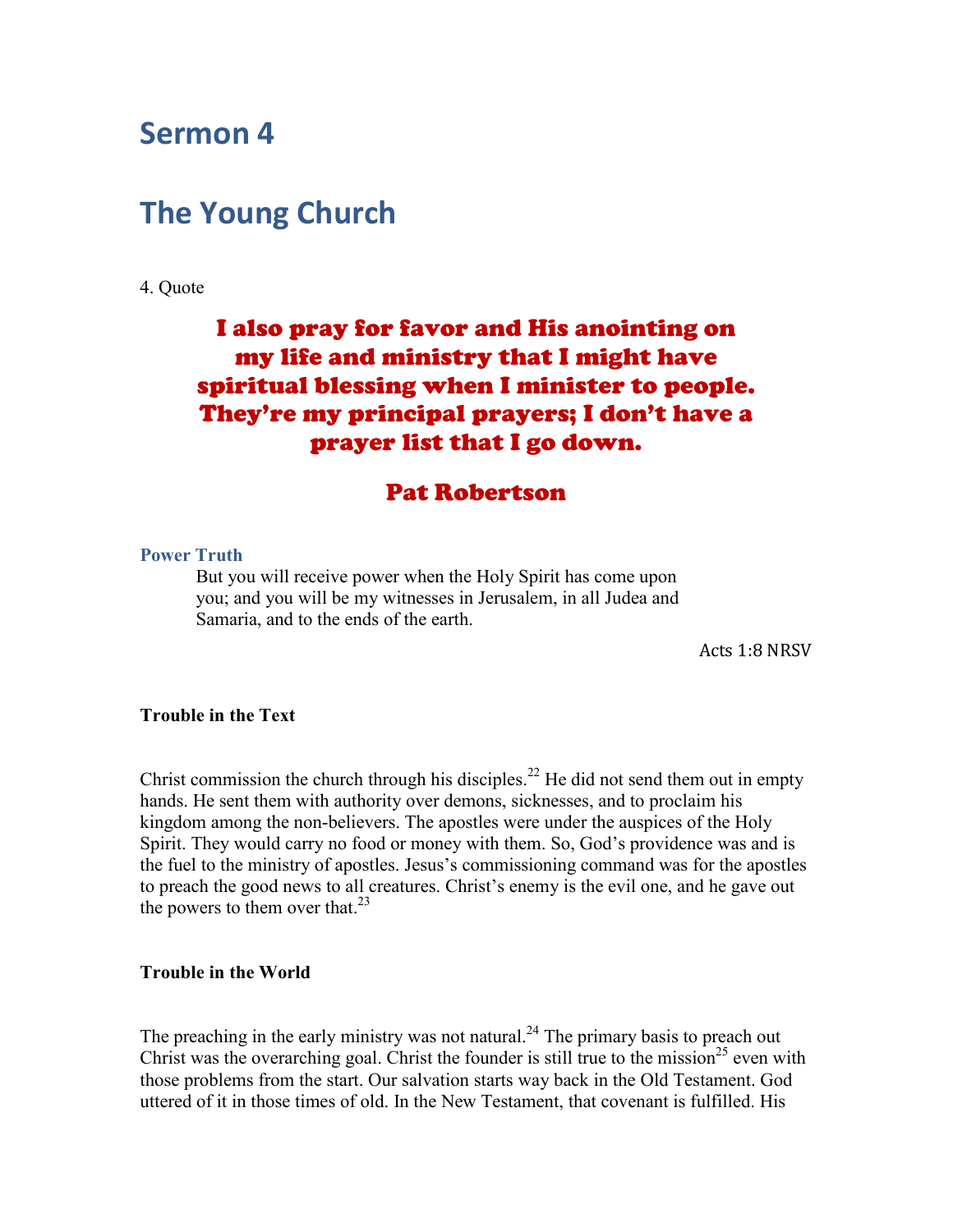army of apostles has borne true witnesses to him all over the ages.<sup>26</sup> Christ didn't forsake them. He embedded in them humility and the ability to work out the wonders of his mightiness for the glory of God.

## **Grace in the Word**

Christ's ministry is an establishment of God's foundation of love. It is love for others which yields sympathy and service for each other.<sup>27</sup> From the brook of love flows forth immeasurable and priceless compassion and humility. These are the virtues that Christ did found his ministry. When love overcomes us, we lose value and accord it to others. That's what Christ did to save us. In his exaltation, God awarded him life. We are living witnesses to that, as we await his second coming back to earth.

In his counsel to the Philippians,  $28$  Paul calls upon us to imitate Christ. Living in the footsteps of Christ requires us to follow him with our crosses. Whoever wishes to follow Christ has no other route to God, other than Christ alone. In his humility, he remains obedient, even in death. His resurrection proves his promise of life after death. Christ had experiences on the same earth like us. The authorities during Caesar's time in Rome have not made much change. We still pay taxes today. Our salvation is the ultimate treasure, the crown of life. Apostles have proof of that too, by working miracles as Christ had promised them. They are our fore-witnesses as we follow along their way.

The cloth of the faithfulness is a blend of every virtue starting with love, compassion, kindness, being gentle and patient.<sup>29</sup> All these are hard for an ordinary person. With anointing, we meet all them for the sake of God's glory.

### **Grace in the World**

Christ himself sowed the seed of the ministry of apostles. From the twelve, Jesus chose faithful witnesses to take on. Those twelve and later witnesses have followed suit. They gave up their selves for Christ and also for each other in service to God. Christ's payment for our salvation was in the same way.<sup>30</sup> To the world, Paul may appear to have been lost. But in Jesus, he found exaltation through great works. Paul was to transform from a lost soul to an icon in the ministry of apostles. God uplifts and forgives as part of His graciousness.

When we are part of a community in Christ, our leadership is entrusted to the pastors and bishops ordained into ministry. They are ordinary people like everyone else, but they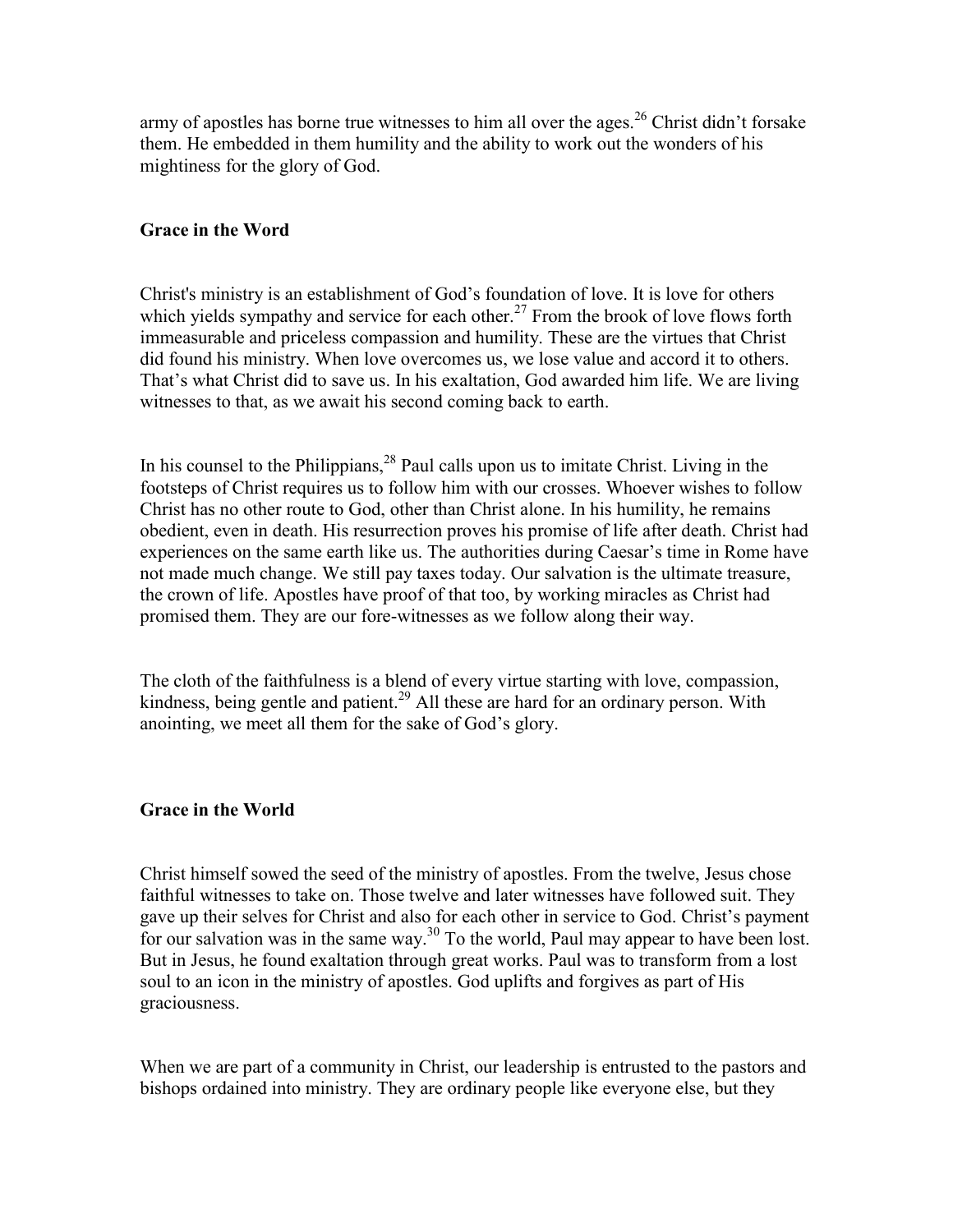hold an office with higher responsibility in Jesus' command. More still, an ordained church leader has more oversight in the progress on the church itself. Part of that responsibility is to practice more of the virtues of Christ. To listen carefully, lead others in manners commensurate to that high office.

As followers of the church leaders, our responsibility is to support their ideas in progress. The apostles of Christ during his mission had to rely on inspiration from Christ himself. Where do we get our inspiration from at this moment? We get it from Christ's helper that is the Holy Spirit. Since the day of Pentecost, the Holy Spirit took charge and stands to this day with all the apostles, in challenges and in success.

## **What Now**

- 1. Did humility of the apostles bar them from performing wonders?
- 2. Why did Samuel regret anointing Saul into Kingship?
- 3. In what ways are we as sinners like King Saul?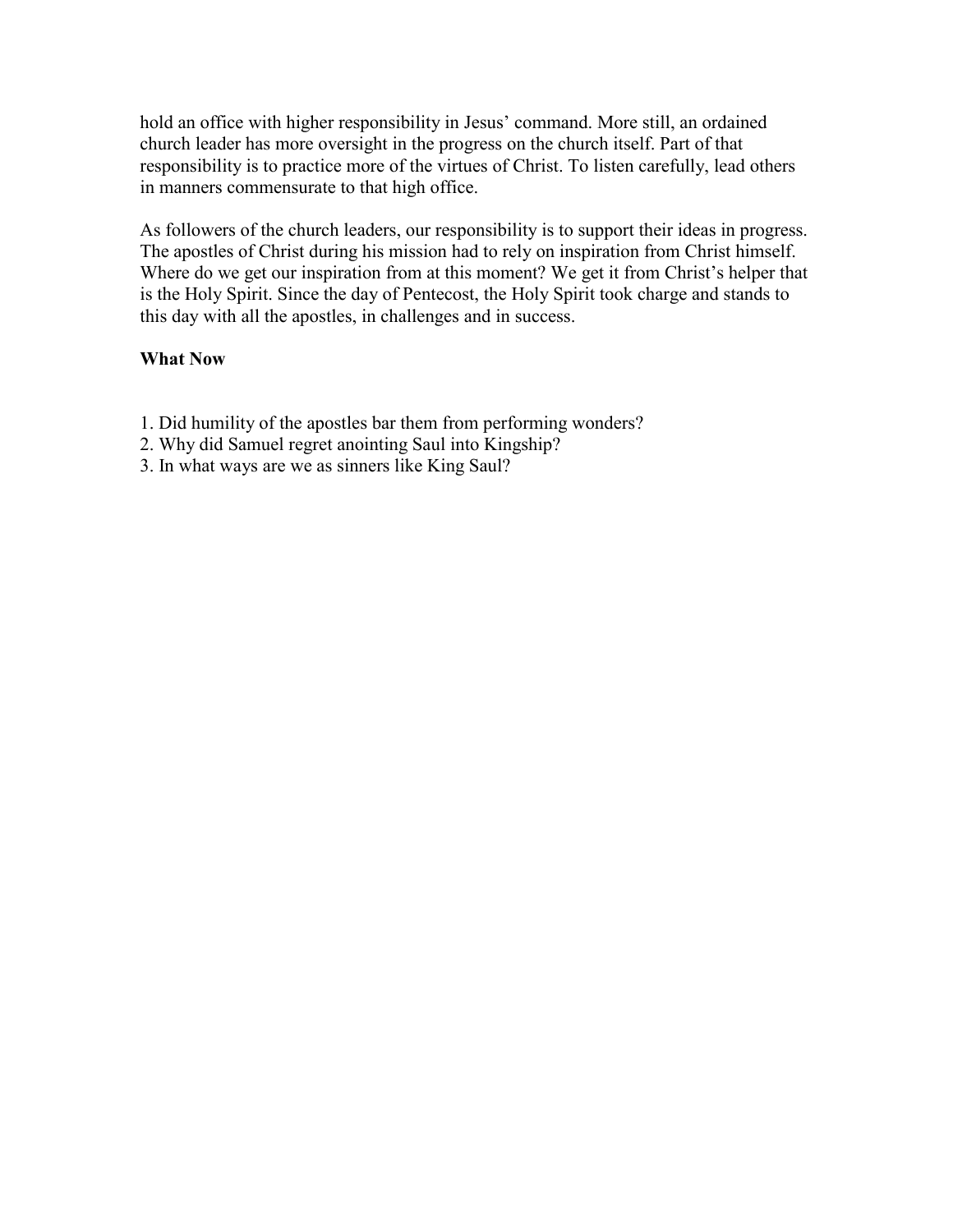# **The Pillar of Humility**



5. Quote

# One of the hardest jobs in ministry is keeping your own relationship with God where it needs to be.

# Harold Warner

#### **Power Truth**

The signs of a true apostle were performed among you with utmost patience, signs and wonders and mighty works.

2 Corinthians 12:12 NRSV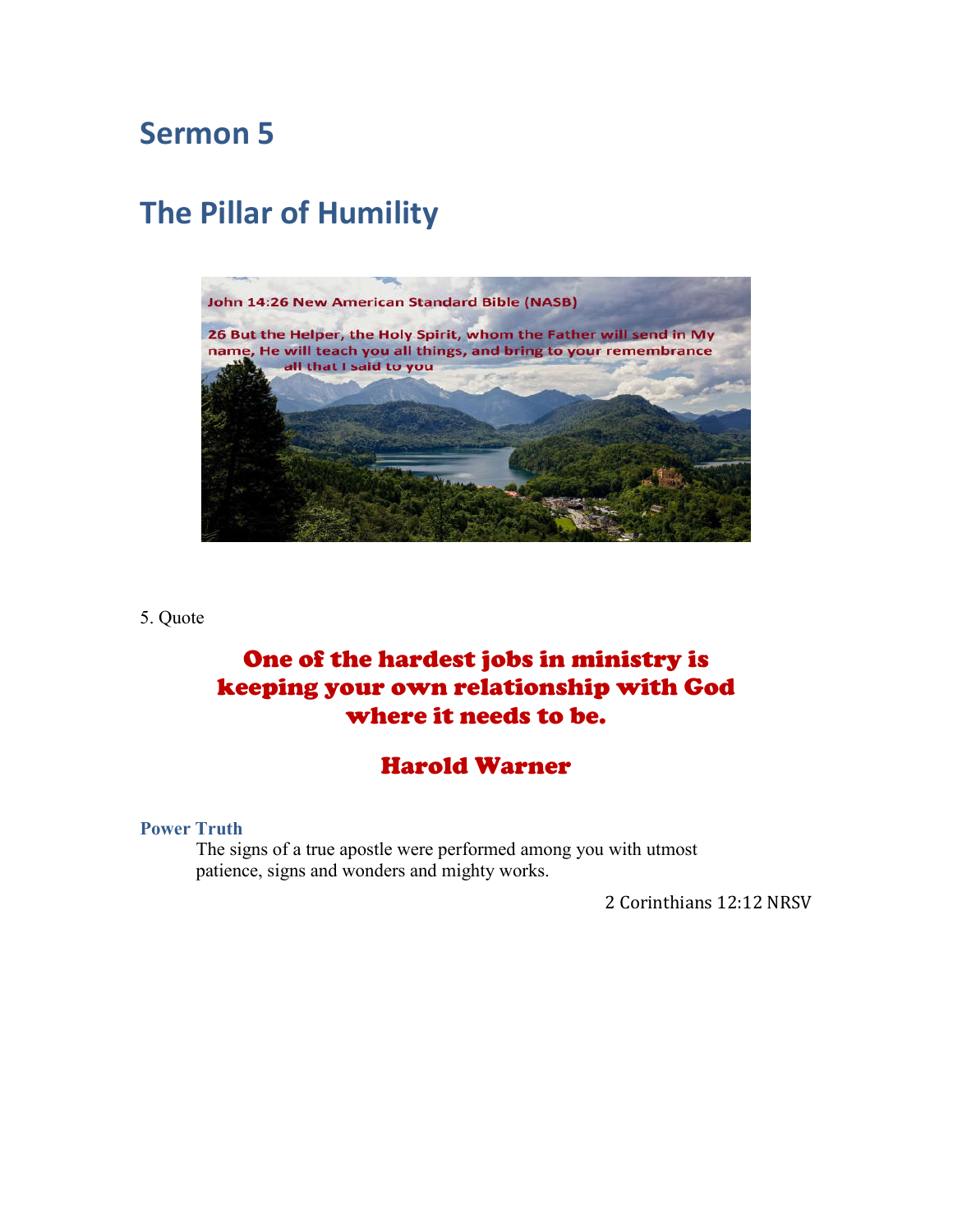## **Trouble in the Text**

Christ calls us to serve him as the cornerstone to our salvation. Jesus is the overall example of a servant.<sup>31</sup> He came primarily to help during his mission. Although he is the Son of God, he bowed down to the pillar of humility. The same criteria emanate from those who minister unto his flock. Even though they are the leaders, service to others is the original calling. Humbleness exalts. It doesn't make one a loser, but it encourages the subjects to be in service to all others for his sake. That was and is the spirit of the ministry of apostles.

## **Trouble in the World**

We must be like small kids in matters of faith. We must keep off judging others. The Apostles left their human aspirations in place Christ's. We are beautiful works of the highest God; we are subject to His will and ways. Christ's apostles were human like us. In their wisdom, God instilled in them the discipline to pursue higher and more selfless goals. <sup>32</sup> Healings did not occur to benefit Christ but for the peace and faith of the believers and God's glory.

## **Grace in the Word**

Obeying the call of Christ is not a walk in the park. For the apostles, it was not about them. It was about God and His glory. Although they could get weary as human beings, the Holy Spirit kept them alive and joyful. They excellently exhibit perseverance in facing the challenges set forth for them. Christ became weary at some time. He allowed God's will in his life. He laid out himself to the will of his father. For Christ to save us, it was God's plan. John<sup>33</sup> reminds us to always obey to the will of our fathers, God included.

The ministry of apostles took time<sup>34</sup> to form and carry on the mandate of keeping alive the fire of the Gospel. All that time, they created bonds with each other to build an active church. The church would face the challenges over the times and remain on a solid foundation on Christ.

Paul laments of hunger and thirst. After all, he was human. According to Matthew,<sup>35</sup> the intimate relations we have with Christ are not for the entire public to know. Why should the whole church know that you are on a fasting spree? The ministry of apostles experienced this too. Christ called each by name to fulfill his wishes in complex ways. Through all, they are in the service of one God and Savior through the Holy Spirit.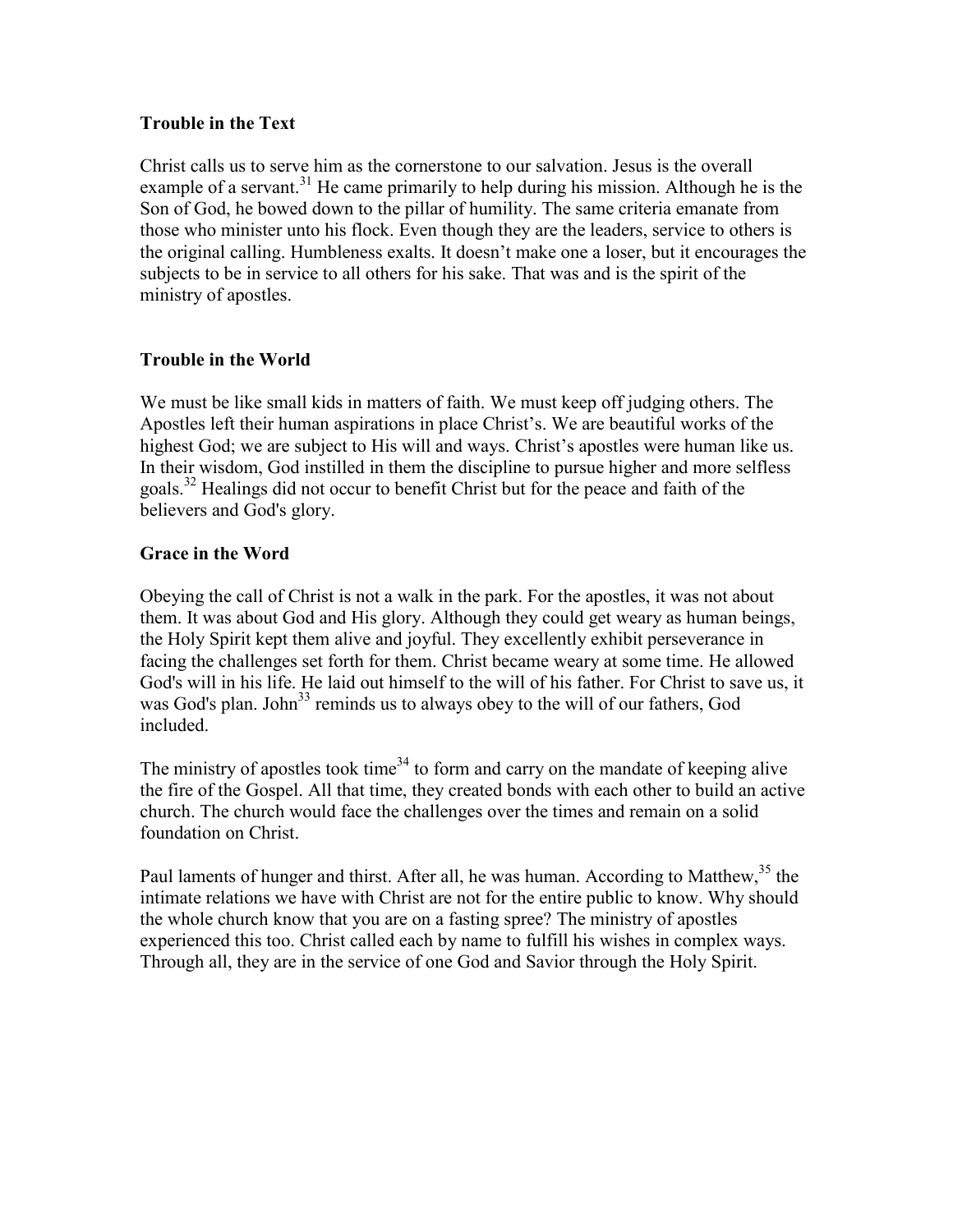### **Grace in the World**

The ideals of Christ are alive in the Church. Christ blessed the apostles and allowed them a crucial weapon. To all the apostles, Christ allowed them the power to bind and unbind evil. That's why healing and salvation are released during evangelical missions. The apostles' duty was break ties with evil and keeps ministering upon believers like Paul.

When we follow Christ, it may appear a radical shift. In our minds, the devil may make appear so huge a deal, to keep us lured to him. Our duty is to resist and seek inspiration from friends and church leaders. The church is there to pray for us through the leaders and through the individual Christians who feel that is their purpose. The power in prayer blends well when each one of us joins in.

One great point for us to always keep in mind is that we are all apostles. Anyone who is baptized and has confessed Christ to be the Messiah has power over the kingdom of darkness. It's the role of the Christian community to nourish the souls under each towards the kingdom of God. If we stay in our homes, the church will be empty. If we attend to the services of the church, the apostles find meaning. The power in the worshipping radiates when everyone does their part. Let the Christians keep under the church leadership. Let the Church leaders seek the presence of God all along. When we gather for the sake of his name, we are his church.

### **What Now**

1. During temptations, Christ declared to Satan that man could not live on bread alone.

But man can live on "something" that comes from God. What exactly is that?

2. Where did the apostles get the Word to tell the people?

3. How is Christ an ultimate example of a servant?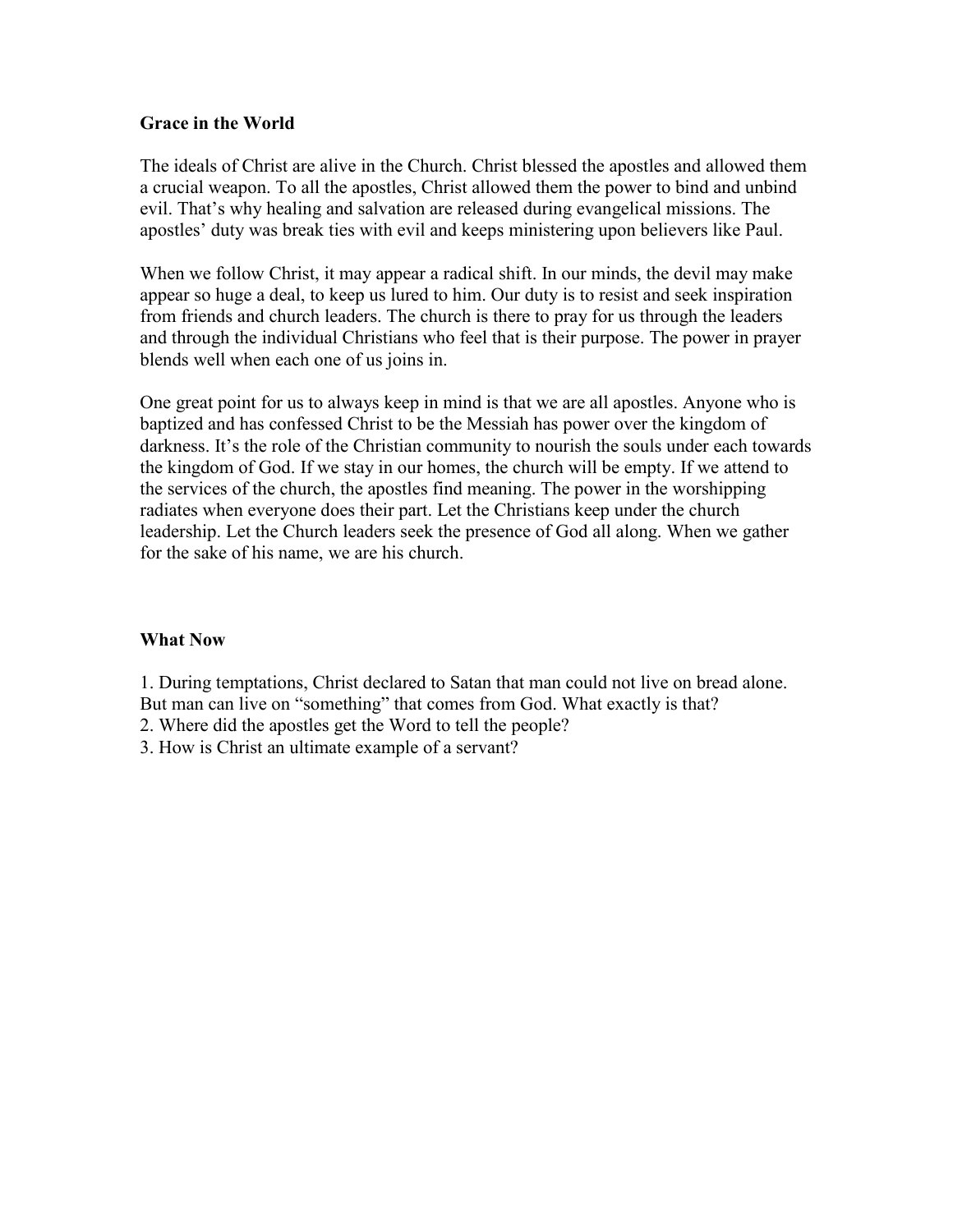# **Christ and a United Church**



#### 6. Quote

# I would have every minister of the gospel address his audience with the zeal of a friend, with the generous energy of a father, and with the exuberant affection of a mother.

# Francois Fenelon

#### **Power Truth**

Jesus said to them, "Truly I tell you, at the renewal of all things, when the Son of Man is seated on the throne of his glory, you who have followed me will also sit on twelve thrones, judging the twelve tribes of Israel.

Matthew 19:28 NRSV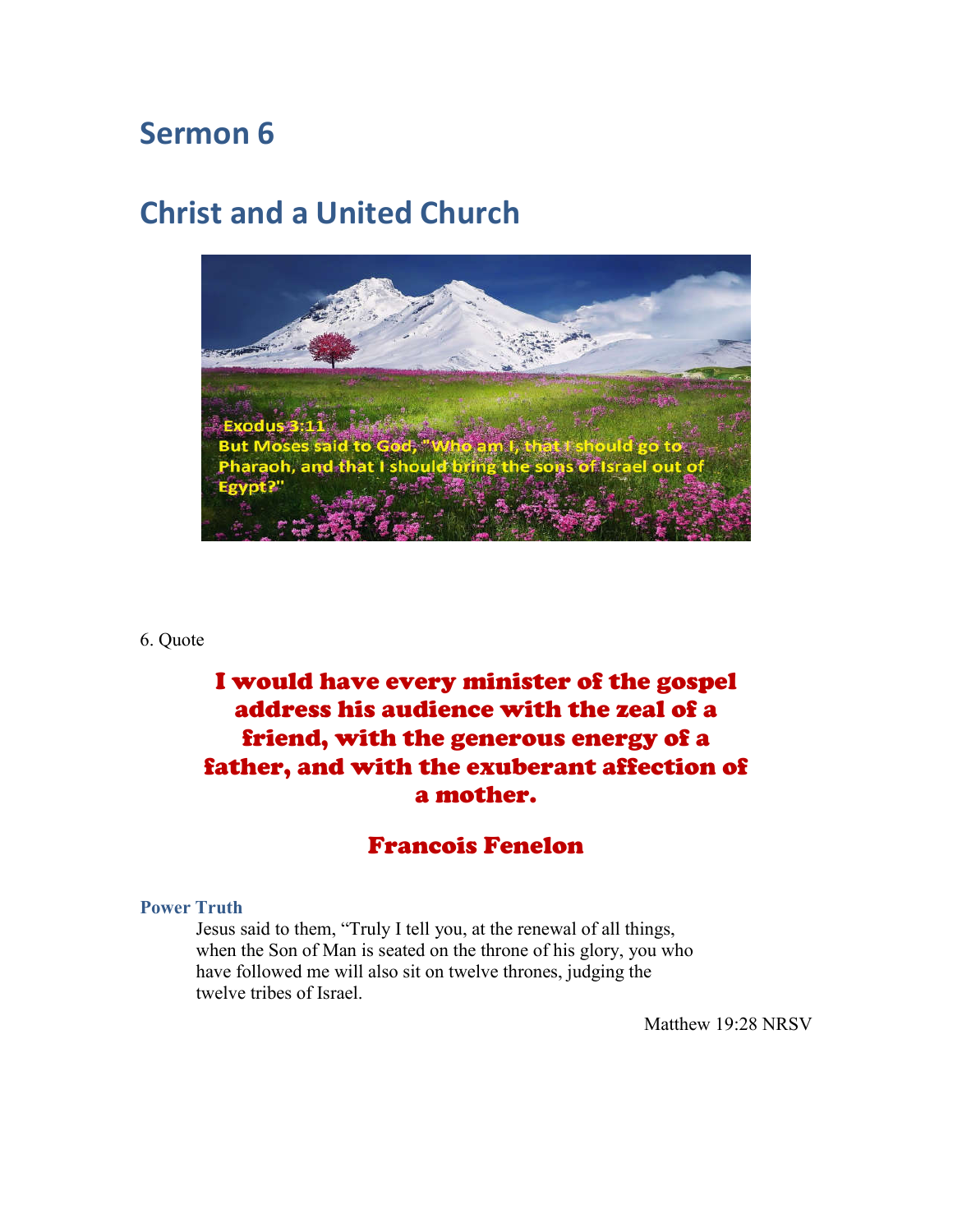## **Trouble in the Text**

Paul has drawn a line in terms of preaching out to an established community. Preaching to non-believers should not be the same as preaching to non-believers. <sup>36</sup> Confusion challenges new believers at some point. Should they follow Paul or Apollos? Paul wrote to them that both didn't matter. Christ, whom they did preach, mattered. That way, there was to be no point of conflict within the church. Christ was the only unifying factor. So, fighting for either of them was not in line with Christ's will for a united church.

## **Trouble in the World**

Not judging was the founding clause for the ministry of apostles. The believers and apostles were human too, and would have wished to follow the desires of their hearts. And although the apostles exercised leadership over the believers, they were purely servants.<sup>37</sup> The art of service was also Christ's command.<sup>38</sup> Christ washed his disciples' feet as a sign of leadership and humility. Humility does not erode your leadership; it only serves to strengthen the bond between the leader and the subject.

## **Grace in the Word**

The ministry imitates the ways set forth by Christ. By embracing the virtues, the apostles only firmed up on what Christ had taught. They would practice what they knew and taught. In that way, Christians following them as examples found no difference between them and Christ. Paul wrote to the Romans<sup>39</sup> emphasizing on the need to practice whatever one preaches.

One recipe that would work against the apostles was that of individual pride. The world shares its truth that pride brings down an individual. A humble one gets exaltation and honor.<sup>40</sup> Our hearts yearn for dignity, and at some level, it becomes insatiable. When someone remains humble, they are not weak. They thrive in the wisdom of time. Selfexaltation has no meaning for the apostles. Their hard work in building Christ's empire is not for individual glory. The glory in Christ through the apostles endures as a significant foundation of the church.

God placed the apostles for everyone to see and learn from them.<sup>41</sup> Christ's ministry benefits from first-hand witnesses from among the first twelve. Christ resurrected after his death. His rising from death has changed the way we believe. Jesus appeared to the twelve apostles on Pentecost. The others who joined in later were second-hand witnesses. They did not enjoy the direct physical interaction with Christ. Their encounters were doubtless in unique ways. 42

## **Grace in the World**

The foundation of the ministry of apostles was a plan whose conception is right from the Old Testament<sup>43</sup> times. Christ's prophesy finds fulfillment as foreseen. Faith joins us to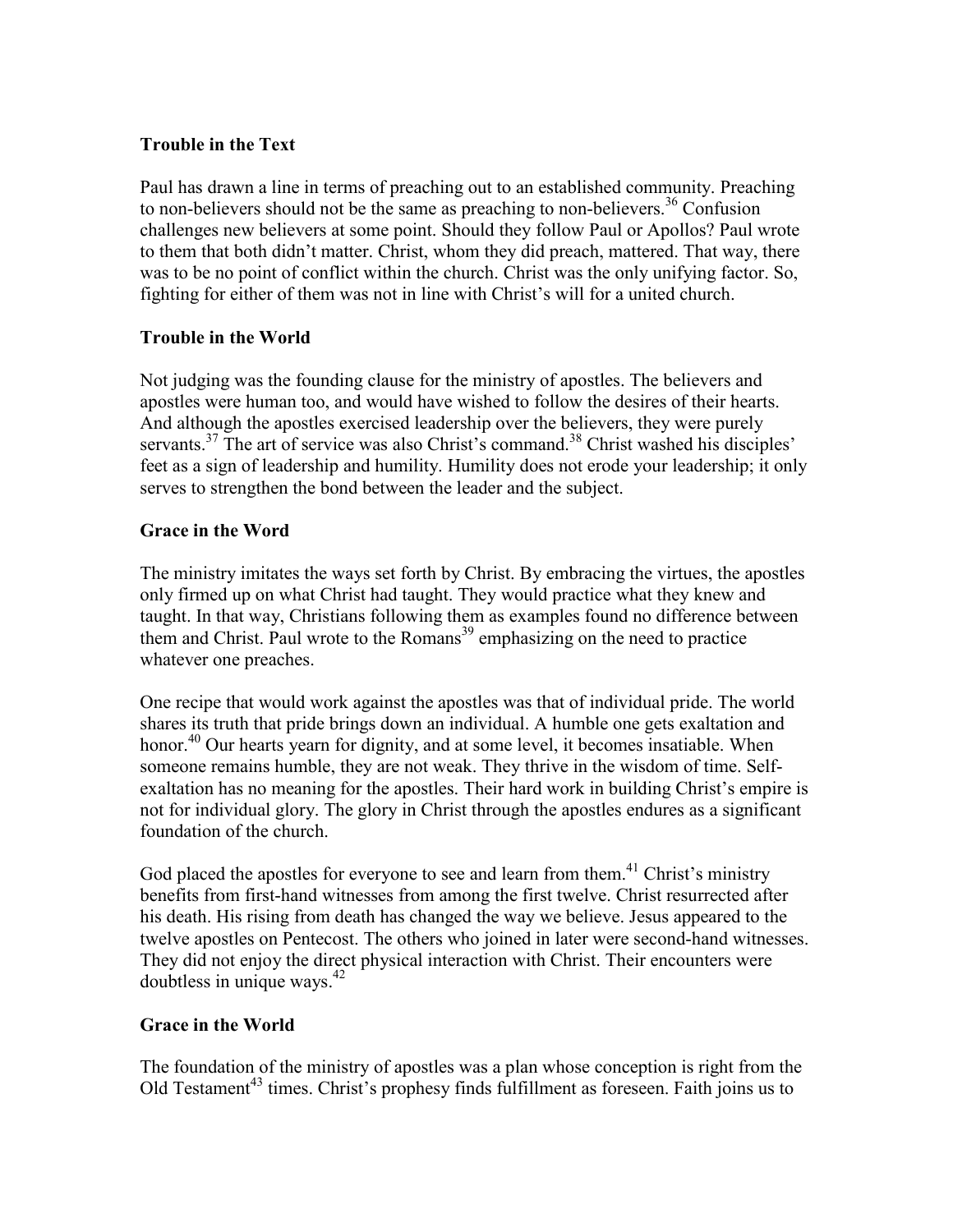Him via the covenant. We win God's favor by obedience and forgiveness to become children of God. The ministry of apostles did not use force to make people believe. Miracles and admirable characters attracted others to the simple ways of life.

Christ reminds the apostles that they have to care for others.<sup>44</sup> Fulfilling God's command is minding others; it's unselfish. Those who are elderly are the lot that has already experienced Christ. The flock is the ordinary believers who look upon the leaders to guide them in the complex matters of faith. So, as one ages up with Christ, one is bound to be a source of wisdom for others. We have to keep sharing experiences and instructions in life. Learning is constant and craving to know everything about the mysteries of Christ is a lie. Every day, we commune with him and earn wisdom from him over time. The same understanding should become a blessing for both oneself and others too. Paul refers to himself as their father in faith. Although he is not the biological father, in faith, he is. Bringing the good news transforms our being into God's children. We are born through baptism and instructions into His way of life, as Christians.

## **What Now**

- 1. How did the conception of the ministry of apostles' start in the Old Testament?
- 2. How did the apostles come to be witnesses of Christ's ministry?
- 3. What role is there for the more knowledgeable members of a Christian community?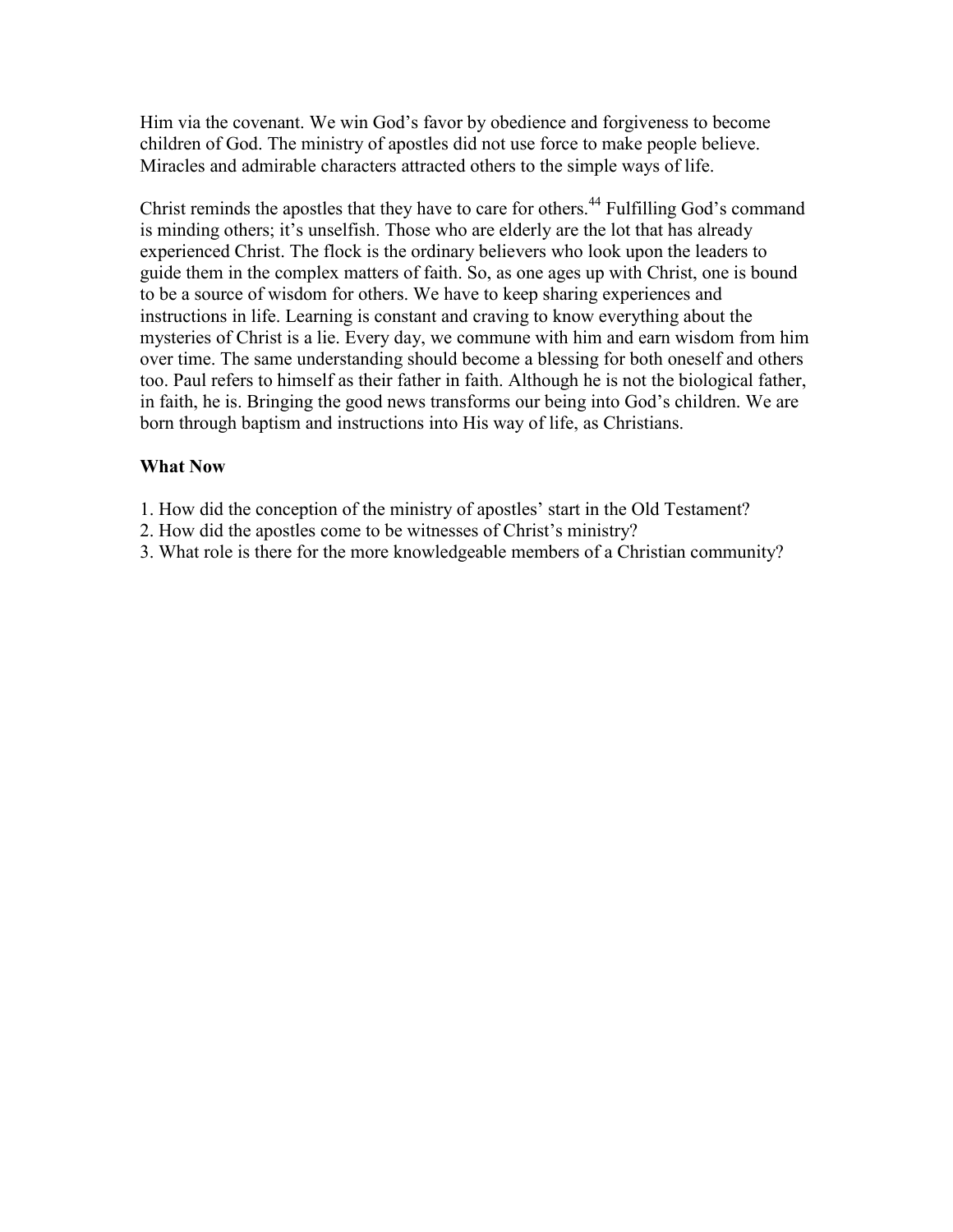# **Giving up oneself to Ministry**



7. Quote

# While I am the one who made the choice to enter the ministry, there was a choice before that one, the choice God made in calling me to be his in the first place.

# James Green Somerville

**Power Truth**

And the wall of the city has twelve foundations, and on them are the twelve names of the twelve apostles of the Lamb.

Revelation 21:14 NRSV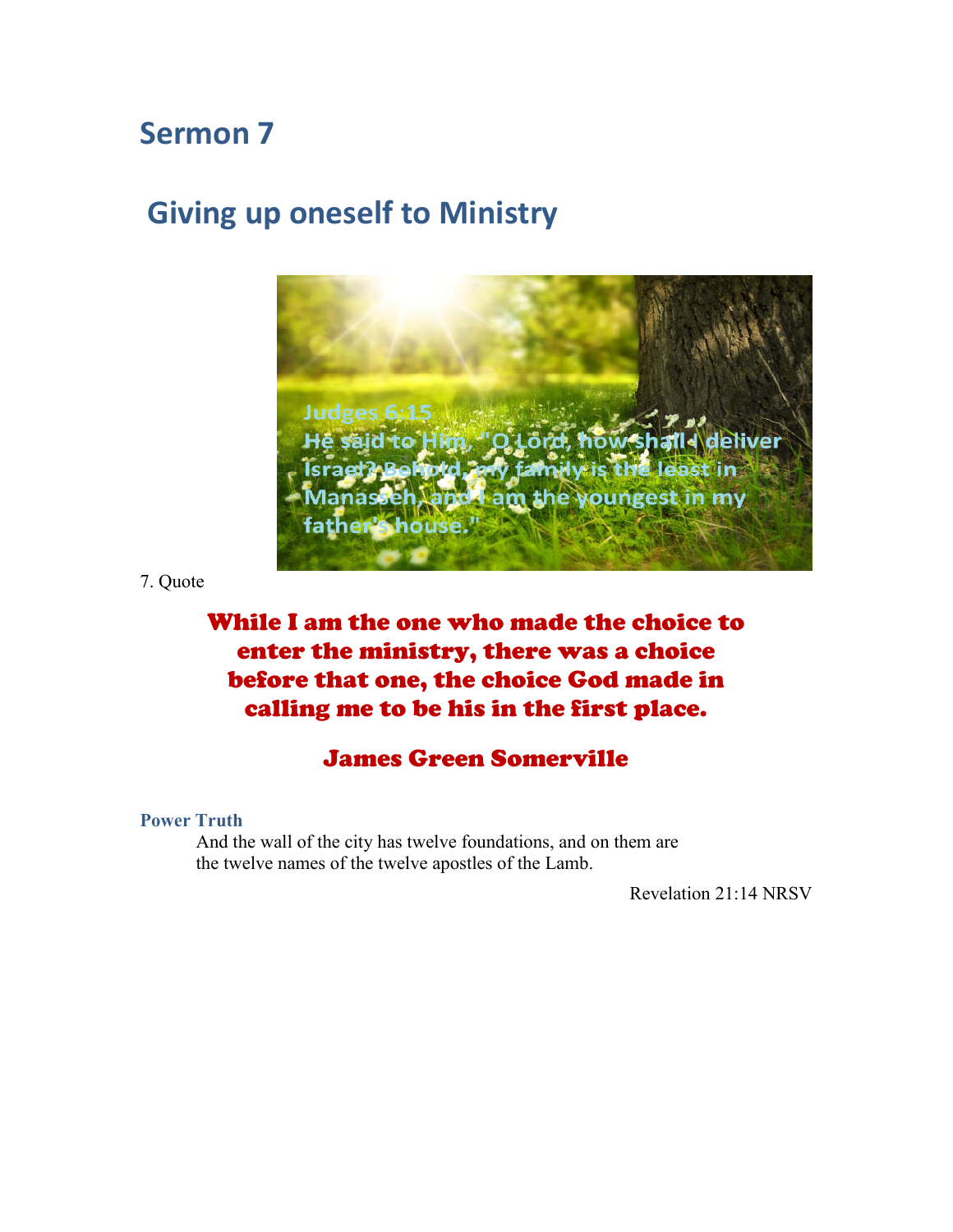### **Trouble in Text**

The passions of the world drift humankind away from God's will.<sup>45</sup> The flesh has weaknesses that every believer must guard against with care. The giving up of oneself creates room for others to find life, and for Christ and every holy thought and act to reign in life. James reminds us that our life is like a mist. The certainty of our tomorrow or the day after is unknown to human minds. In our wisdom, we are to leave that to the will of God. His providence will guide us through times and within the safety of His understanding.

## **Trouble in World**

The disciples imitate Christ in their efforts to live as he did. They too laid out their lives for the sake of others. <sup>46</sup> With the imperfections within their lives, they left indelible marks about their relations with Christ. Mathew<sup>47</sup> reminds us to carry our crosses and follow him. That requires self-denial and placing him beyond our wishes. He will make our dreams come true in his name. It appears as a loss to follow Christ, but that's a sophisticated and narrow look. We lose ourselves, but he finds us in his glory.

### **Grace in the Word**

Christ's crucifixion fixes all; he set a precedent for us. He let himself loose for the salvation of humankind.<sup>48</sup> That was the will of God. The apostles remained faithful witnesses to that. They too let themselves in the places of Christ, giving up personal pursuits for those that are everlasting within the God's Kingdom. It was the will of Christ that the apostles follow suit. That fulfills his wish and that of God the Father. The intention was to perpetuate the Kingdom of God among us. We are the custodians of the way to truth and life after Christ.

Christ is the offer of a fragrant sacrifice in the eyes of God. <sup>49</sup> In different capacities, the apostles kept the agenda of Christ alive. They have lived up to the ideals of the savior. God had planted within them the desire to have others know about him and live life in the full provisions of the sacred promises. Life has a baseline in giving up of ones-self. God gave up a part of His breath of life for humanity. How can humankind repay God for that? It's a priceless offer and remaining in His ministry is the only way to say thanks and to appreciate God Himself.

Temptations litter the paths of the faithful.<sup>50</sup> The church and the ministry of apostles are the temples that keep alive the candles of life. The vigil has no known end time. It's that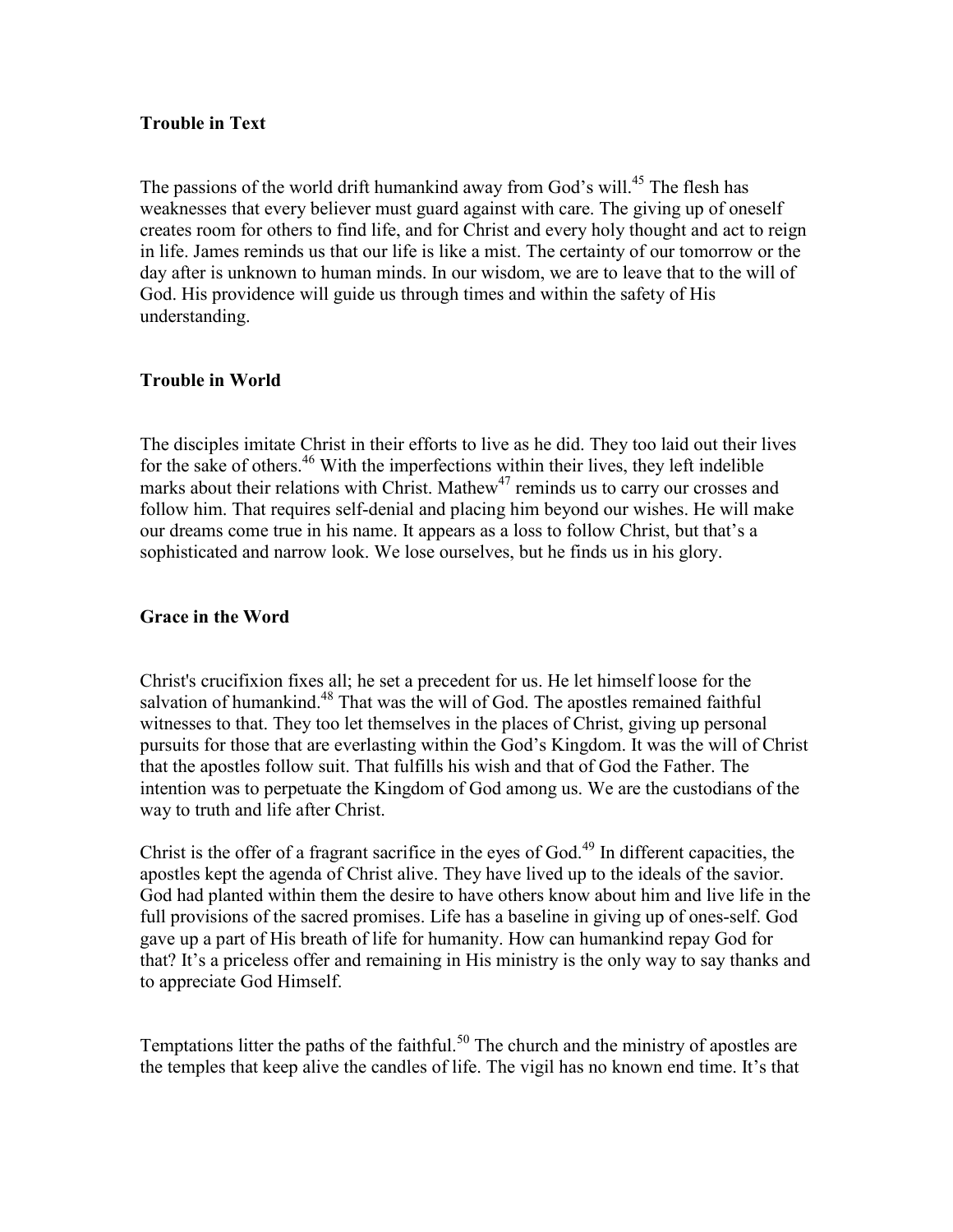humbling. When Christ comes back for the second time, the fire and flames of the vigilant watchers will end.

## **Grace in World**

The Lord God is the everlasting pillar. God defeats all evil plans and safeguards life.<sup>51</sup> The Israelite's sang a song of praise to God. He allowed them past the Red Sea and crushed the pride of Pharaoh in the Red Sea. The Lord rescued the Israelites from hunger with manna and quails. He gave water to the thirsty Israelites in the middle of the wilderness. He also defeated the proud Amalekites in the desert. God is a pillar of Justice. Throughout all ages, men have seen the invisible hand slap away death and pave the way to life. The ministry of apostles bears witness to all this. At the end of time, the powerful but not physically visible God will remain worthy of the praises from our hearts.

God chose Solomon and gave him the wisdom to rule over Israel.<sup>52</sup> At his appointed time, Christ came to us and lived amongst humankind. Although His Kingdom reigns forever, He did not lift a finger over any human being. The humility of Christ wins here. Though we are worthy of punishments, He exempts us from the wrath of sins. Those called in to lead in his flock too are witnesses to His Kingdom. The earth scorns them, but heavens beckon unto them in glory.

The call to justice against sin is staying pure from sin.<sup>53</sup> Our vigil is to confess and confess. We are that weak, and Christ acknowledges that by opening a door of forgiveness to all who'll believe.

### **What now**

- 1. What number of times should one earn forgiveness?
- 2. When the Israelites crossed the Red Sea, was it by walking on water or the seabed?
- 3. At what cost did God share His breath of life?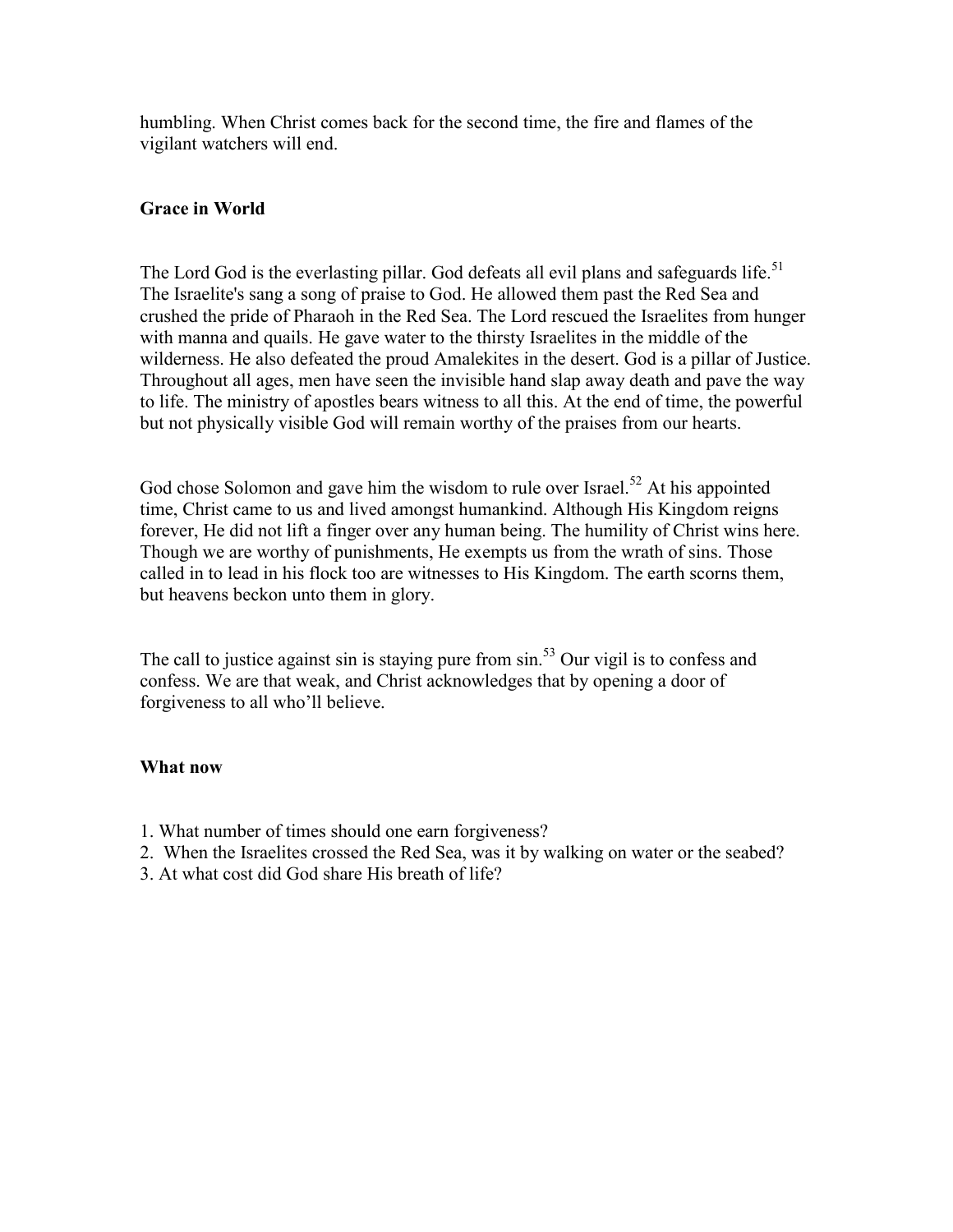# **The Ministry – A Fountain of Endless Love**



8. Quote

# Your ministry will never be bigger than your vision of Jesus.

# Patty Hammond

#### **Power Truth**

For just as the body is one and has many members, and all the members of the body, though many are one body, so it is with Christ.

1 Corinthians 12:12 NRSV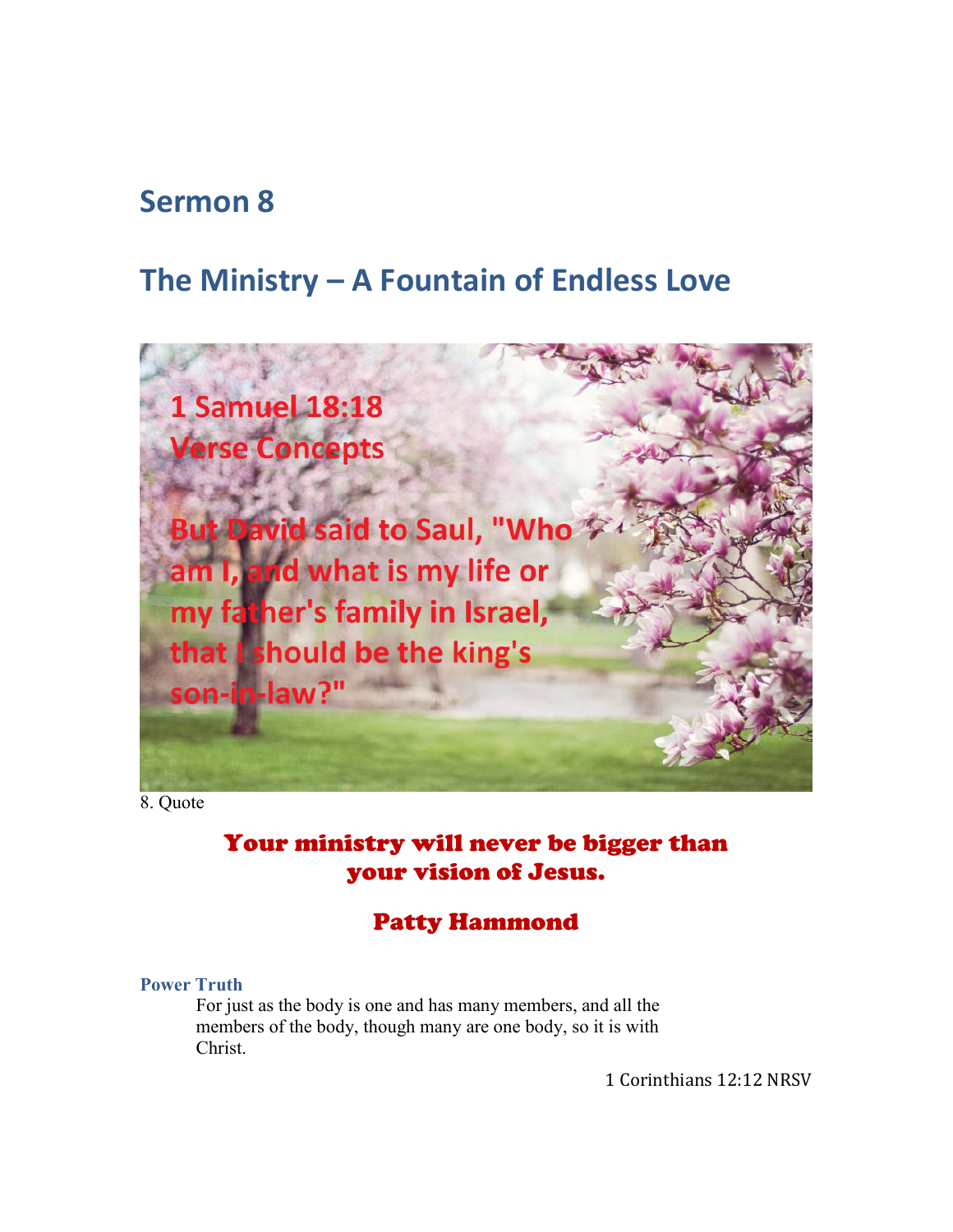#### **Trouble with Text**

Paul wrote to the Corinthians<sup>54</sup> about the unity of the church. We all belong to Christ. Our creation is in the image and likeness of God, who is love. The love of God did not end with human transgressions at the Garden of Eden. To this age, God's pursued man's salvation by living amongst us as a Messiah. The eyes of the world were blind to His true identity, until He sealed the New Covenant and left us under the ministry of apostles. It is our duty to guard our hearts and against the pursuits of evil all days.

#### **Trouble in the World**

One of the most significant problems that Paul was facing was maintaining the unity of the Churches. Paul was unique in lecturing out comprehensively on such matters. Believers and leaders fighting<sup>55</sup> within churches were not in order at all. Channeling the energy for the sake of Christ is a better alternative. The insults and infighting are plots created by the evil one to disrupt the harmony of the Church. Cultivating harmony was the call of the ministry of apostles. Let each one of us guard our hearts against every iniquity that causes turmoil to the House of God, a holy place.

#### **Grace in the Word**

At the center of the ministry of Apostles was Paul. Paul confessed<sup>56</sup> his persecutions, and in him, God found a vessel full of faith wisdom, love, and patience. God traveled with Paul during his missionary journeys. The original Ministry had no coordination office. The Holy Spirit coordinated everything before the Church could establish itself adequately. Paul is a clear example of the power of forgiveness in Christ. After the restoration of his sight and anointing, he did his business, seeking more about Christ in his life. With amazing blessings from God, Paul became an advocate of the believers. He was a foe turned friend. Do we yearn to serve Christ that way? Will he forgive all our sins? Are we worthy to be witnesses to his love and life?

Paul uprooted all his bitterness, anger, and revenge.<sup>57</sup> He received exaltation among the Ephesians and later wrote out to them. He advocated compassion, kindness, and forgiveness amongst the believers, just as God had done so for them at no cost.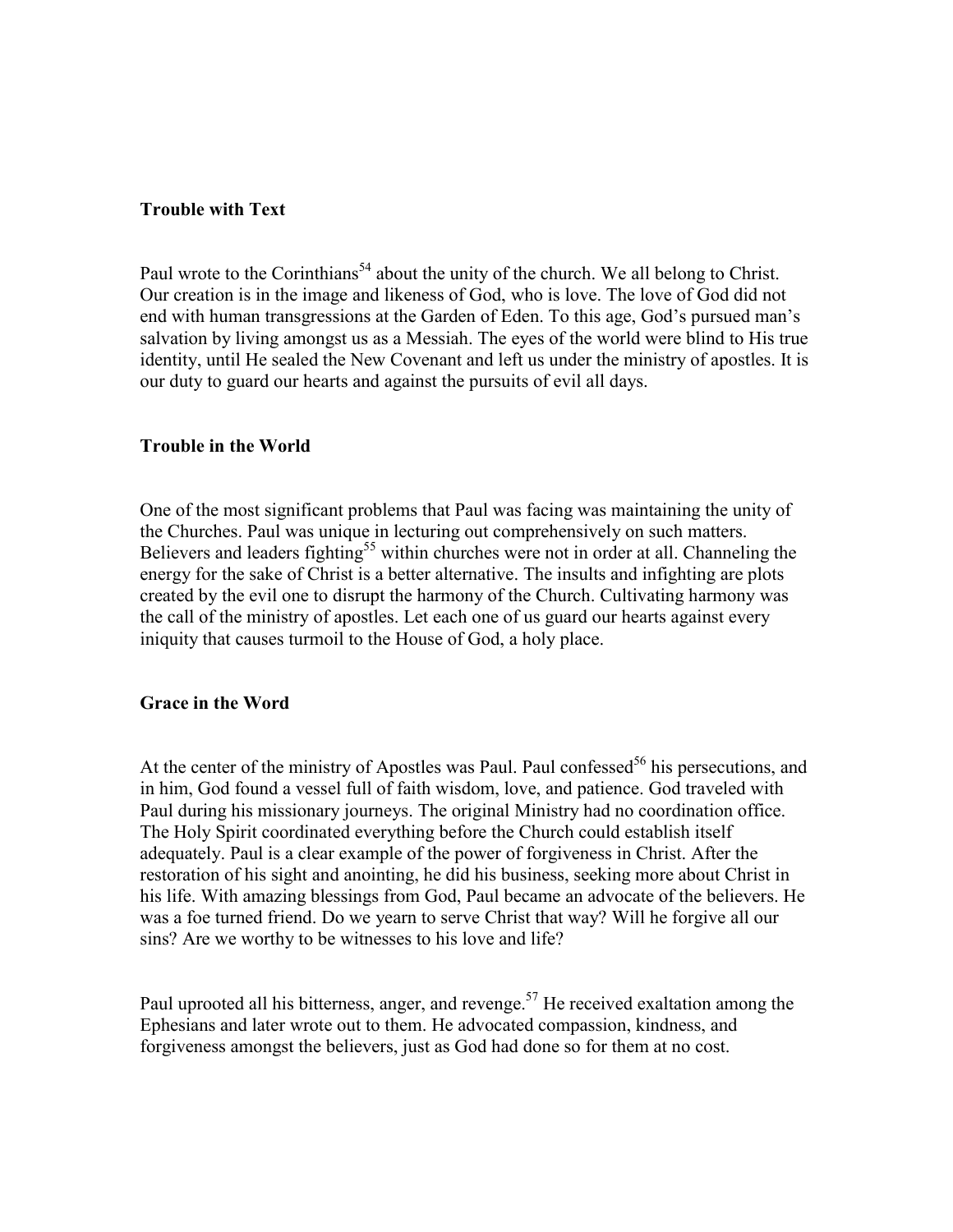In Matthew,<sup>58</sup> the power of forgiveness shines out. If you want God to forgive you, you have to forgive also. Forgiveness doesn't make a person weak. It only builds up your confidence and that of fellow believers. It is through the power of forgiveness that the power of living in His presence remains alive in our hearts. That set people free from wrongs committed by them.

## **Grace in the World**

The ministry of apostles is the fountain of nourishment of believers. Praying, praising, and adoring God as a team is a platform we must forever build and maintain.<sup>59</sup> Paul encouraged togetherness. Communing with others gives us the time to learn, bond, and appreciate one another. We must be alive in the fact that all us are different but very similar in many ways. Those are the wonders of God's creation. When we are alive to these facts, we can then be able to explore our connections with God. At no time should competition arise.

The psalmist alludes to the joy and pleasantness that flows from a united body of Christ. We all matter; we are all in service to each other. And to our leaders, we spice up or respect, honor, and say a prayer for their well-being. Support to our leaders and being faithful echoes back to our lives in magnified ways. If we do not judge each other and remain blameless, He is amongst us. Remain confident in the knowledge that His presence watches over us too.

Christ, the founder of the Ministry of disciples, interacted with people from all walks of life. His was the business of calling back sinners to salvation. Jesus associated with the woman at the well. The Jews were looking down upon Samaritans. Christ's dialogues with her $^{60}$  meant to break barriers. For Christ, she was not a sinner anymore. She was a witness to his forgiveness. And how precious is it to find mercy and truth. He relieved us of the yokes of sin and shared with us in the table of life everlasting. All these are works of the ministry of the Apostles.

### **What Now**

1. At what point did God do away with the plan to save humanity?

2. Is there any group of people that the ministry of apostles did not welcome to God's Kingdom?

3. How right is it to request forgiveness and not to forgive others?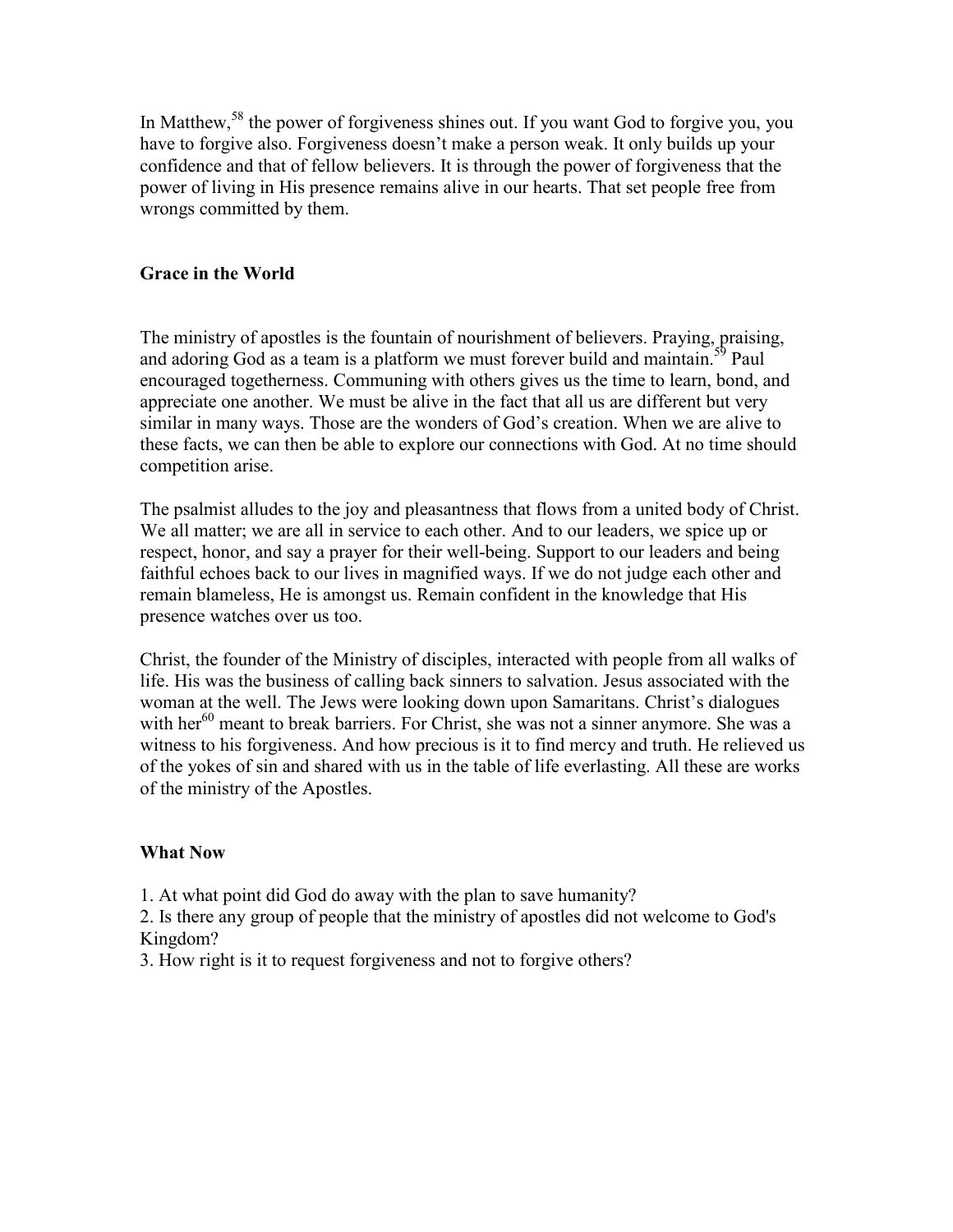# **SERMON 9**

# **It's Not about Earthly Wisdom**



9. Quote

# If a commission by an earthly king is considered an honor, how can a commission by a Heavenly King be considered a sacrifice?

# David Livingstone

## **Power Truth**

Now when they saw the boldness of Peter and John and realized that they were uneducated and ordinary men, they were amazed and recognized them as companions of Jesus.

Acts 4:13 NRSV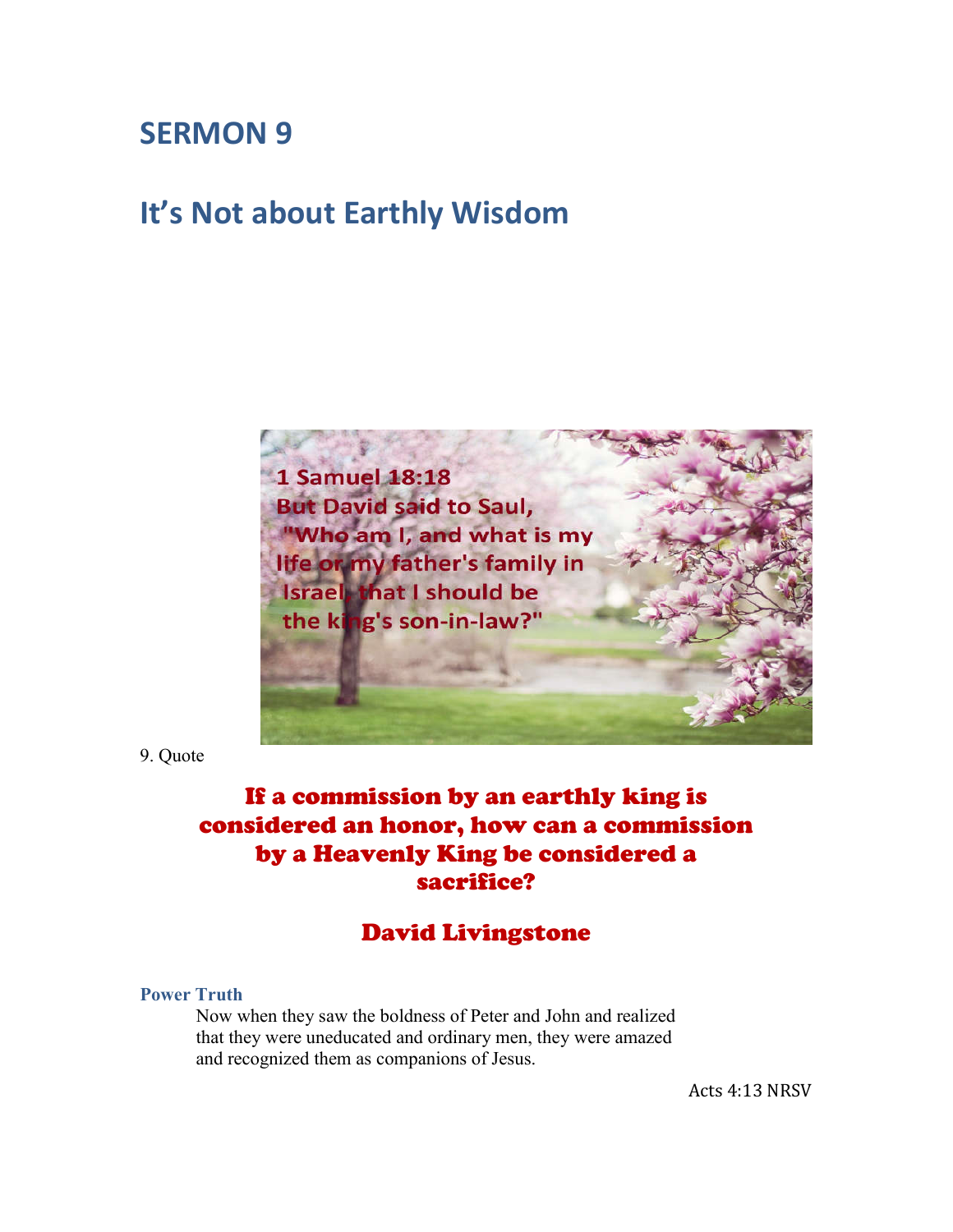### **Trouble in Text**

The foundation of the ministry of apostles targeted to call all willing followers of Christ. The call was for everybody, not just for Gentiles or Jews. The apostles took on the trusteeship of the Kingdom of God and have been changing hands for many generations. In the Gospel of Matthew,<sup>61</sup> Christ told Peter that he was the rock upon which he will build his Church. Among the Apostles, Peter had the closest connection with Christ. He chose Peter to head the Church during its start. Peter was faithful and courageous all through Christ's mission on earth.

#### **Trouble in the World**

Christ himself redeemed the sinners and founded the church. In Acts, Christ encouraged the apostles, who are the shepherds to Christ's flock, to keep vigil over the church. $62$ They were overseers under the Holy Spirit. The price Christ paid for it was the covenant sealed with his blood. The duty of the Apostles was to keep the Church in harmony,<sup>63</sup> coordinating the many separate parts into one concert for the worship of Christ. Through the Church, we individually find meaning when we interact with others for the sake of Christ.

### **Grace in the Word**

The Word is for us to meet often and build within each of us the virtues that Christ advocated.<sup>64</sup> God's kingdom is not for some select few, neither is it for individuals. Christ's wish is to see all us in his Kingdom. Paul shares this truth to the Hebrews to show them the real picture of Christ's love. Christ's love has no conditions to where we come from or belong. In reality of our human weaknesses, we are to keep encouraging each other. Problems we share are already half-solved. When we speak out of our shortcomings, we acknowledge them. Our brothers and sisters have opportunities to listen and support us through the hard times. Of course, even at joyous times, we should also take note to share too.<sup>65</sup> That's the spirit of a community in Jesus.

The original foundation of the church did not change much in its procedures. At church, we sing praise, pray, and worship. Paul advocates for us doing that in unison and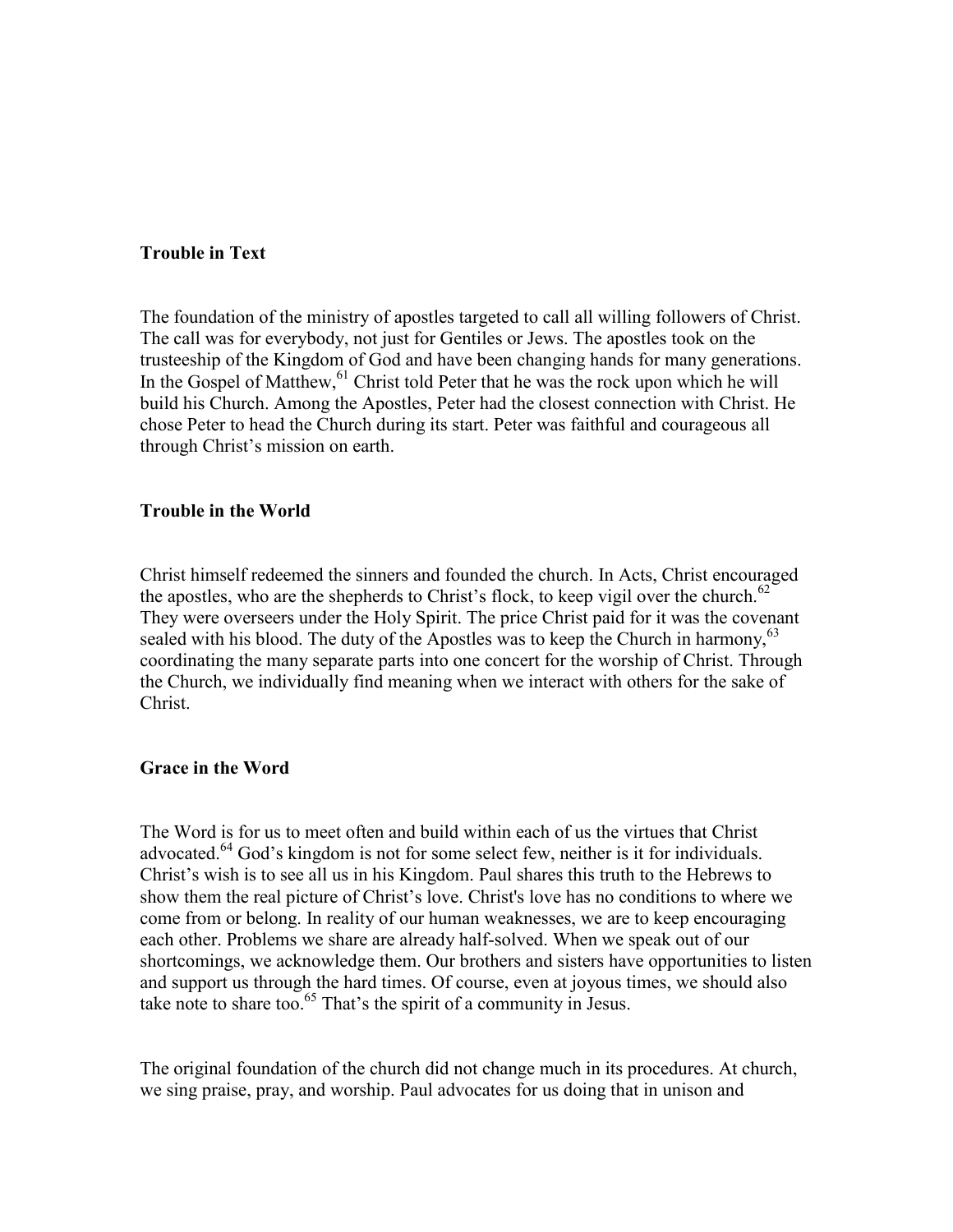checking each other out of sinful practices. When you look at your fellow Christians, you learn from their experiences. The learning sharpens your knowledge, and you're able to guide yourself and others in the ways of truth. Utmost, none of us should be selfish in calling others to God. God, being love, calls in everybody. We are all part of His marvelous creation. Great responsibility lies with humanity on earth, because God made man in His likeness and image.

## **Grace in the World**

Christ is the founder of the ministry of Apostles. <sup>66</sup> He equipped them with all the necessary provisions to build a faithful and united church in Christ's eves. A Church in unity multiplies the compassion among the believers. At some point, the compassion spills over to the community surrounding the church. That's regardless of whether they are Christian believers or not. Christ's kindness is for all, not just for a selected few or those who share in our faith. The church too is an avenue for collective efforts. As an individual, one may lack in materials and expertise to carry out some tasks. But, in the harmony and wisdom of the Holy Spirit, we come together as a winning team. As a church, we are to benefit singly and collectively.

Spreading the word is a task for us all. The presence of a Church only serves to compound the importance and effectiveness of the outreach. <sup>67</sup> Apostles are professionally the custodians of the mysterious manifestations of the Kingdom amongst us. So, our voices must not be hoarse in proclaiming it and calling others to be faithful witnesses of Christ. With a church, we get the benefits of networks to perpetuate faith. In today's global village, churches can marshal compassionate support within short spans of time. They can respond to the disasters all over the globe. The Church is not only to live up to the expectations of believers. It should strategically align itself to the challenges and opportunities of our times.

### **What Now**

- 1. Whose duty is it to spread the gospel?
- 2. We should only be compassionate to those who are Christian believers. Is that okay?
- 3. With salvation, we do not need much learning. Is that true or false?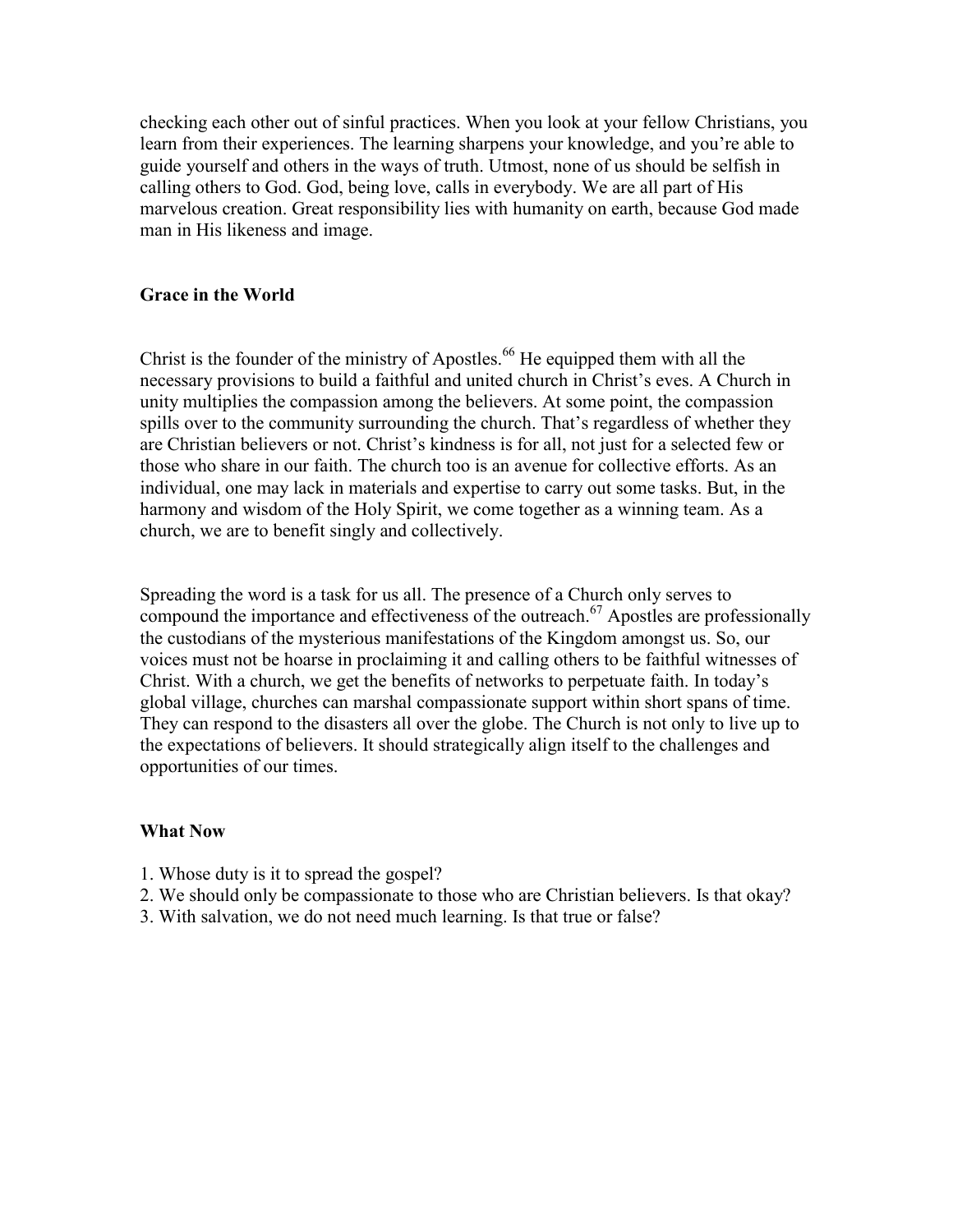John 20:21-23 Hebrews 13:7 Isaiah 41:10 Acts 16:16-40 Acts 16:19 Matthew 4:18-22 2 Timothy 2:24 Matthew 28:19-20 2 Corinthians 1:3-4 Acts 2 2 Timothy 1:10 1 Corinthians 9:19 Philippians 3:13-14 Matthew 10:37-39 Acts 13:47 Luke 12:15 Proverbs 27:20 1John 4:16 1John 4:18 2 Corinthians 1:20 Job 12:7-10 Luke 9:1-6 Mark 3:15 Acts 19 Ephesians 2: 20 2 Corinthians 12:12 1 Peter 3:8 Philippians 2:5-8 Colossians l 3:12 1 Corinthians 15-39 Mark 10:45 Matthew 9:6-8 John 14:23 1 Peter 2:2 Matthew 6:16 1 Corinthians 3:4-10 1 Corinthians 3:5 John 13:1-17 Romans 2 : 20-24 Proverbs 29:23 Acts 1:21-22 Acts 13:31 Romans 1:1-5 I Peter 5: 1-3 James 4:4-17 1 John 3:16 Mathew 16:24-28 Galatians 1:4 Ephesians 5:1-2 Philippians 2:5-8 Exodus 15-18